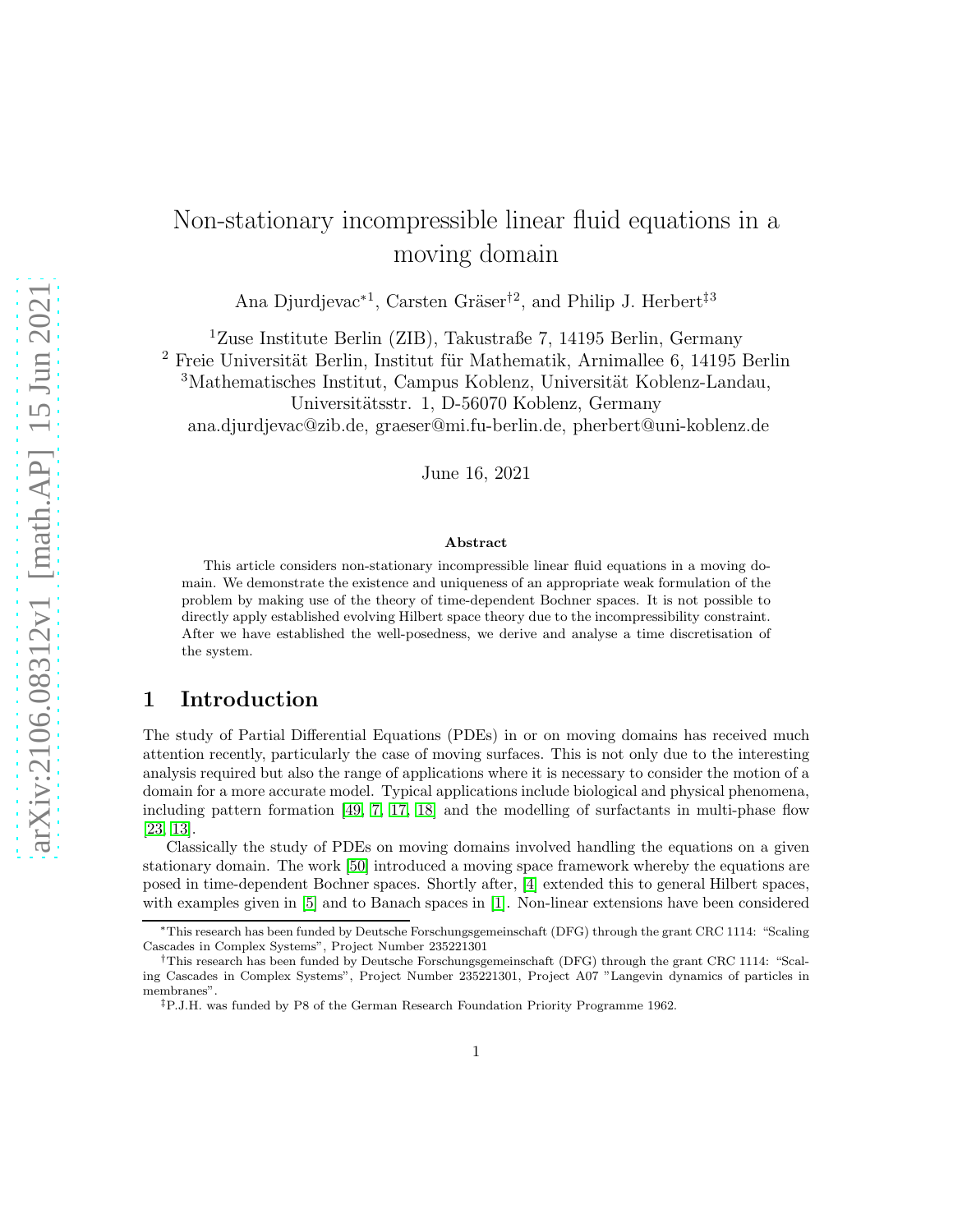in [\[6,](#page-25-4) [2\]](#page-25-5) and non-local in [\[3\]](#page-25-6). These examples and extensions however do not cover incompressible fluid equations.

We are motivated by the many physical situations in which one finds a moving domain in a fluid, examples range from large scale engineering [\[26\]](#page-27-0), computational geophysics, in-cylinder flows in internal engines to cardiovascular biomechanics [\[30,](#page-27-1) [31,](#page-27-2) [39\]](#page-27-3), etc. For more examples see for instance [\[46,](#page-28-2) Ch. 1]. Study of fluid equations on moving domains has been also mathematically often considered. Some of the classical results are [\[34,](#page-27-4) [27,](#page-27-5) [8,](#page-25-7) [21\]](#page-26-4). Those have been developed further by numerous authors such as [\[37,](#page-27-6) [43,](#page-28-3) [44,](#page-28-4) [35,](#page-27-7) [27,](#page-27-5) [22,](#page-26-5) [45\]](#page-28-5). Note however that those approaches are based on the so-called method of pulling-back to the fixed domain. The aim of this article is to construct the setting of time-dependent Bochner spaces, which provides the structure that can be directly used for proving the well-posedness time results, without transforming the equation to the fixed domain. For the equations we consider, it is possible to pull back the PDE system to a reference space and apply standard theory on fixed domains after verifying the appropriate assumptions. The approach we develop allows the problem to be considered in its natural formulation. Handling the equations in natural spaces gives an elegance and simplicity which becomes particularly apparent in numerical implementation and finite element analysis [\[16\]](#page-26-6) of PDEs on evolving surfaces/domains, while also being an interesting mathematical problem.

This article develops the moving space framework of *Alphonse*, *Elliott* and *Stinner* to include the example of incompressible fluid equations. We focus on a linear version of the Navier-Stokes Equations in a flat domain. We will also consider a time-discretisation of the fluid equation we consider. We neglect the spacial-discretisation since, for the example we consider, this should be a classical application of a mixed Finite Element Method.

As commented in [\[12\]](#page-26-7), the challenging aspects of the incompressible fluid equations lie in the constraint that the velocity should remain divergence free. In order to preserve this divergence constraint as the domain moves, we use a different pullback map than is typically considered. As a consequence, many of the necessary assumptions from [\[4\]](#page-25-1) need to be verified. In addition, we consider a different pivot space from the typical whole  $L^2$  space, this means that are some technical challenges which need to be addressed.

Discretisations for fluid equations in moving domains have been considered as early as the 1990s, where [\[11\]](#page-26-8) considers a finite volume discretisation for Navier-Stokes in a moving domain. The article [\[47\]](#page-28-6) provides an overview of of methods for discretisation of fluid dynamics with evolving domains. It is interesting to note that the article [\[9\]](#page-25-8) considers a method for discretising a non-stationary Stokes in a moving domain using geometrically unfitted meshes and ghost penalties.

Voulis and Reusken [\[51\]](#page-28-7) consider an interface problem for a non-stationary Stokes equation, they show well-posedness and give space-time finite element discretisations. We note that they have an evolving interface, their fluid is contained within a stationary domain, therefore they do not need to use evolving space methods. It is worth commenting that the problem we consider may be considered as one of the phases of their interface problem.

Many of the evolving function space problem previously mentioned are for parabolic equations on surfaces. We do not currently consider surface problems for the fluid equations. This is due to the fact that it is not necessarily clear which model one should use, see [\[29,](#page-27-8) [33,](#page-27-9) [28\]](#page-27-10) for at least two different formulations.

It is however worth noting that fluid equations on stationary hypersurfaces have been the subject of recent study in particular the numerical analysis of a Navier-Stokes equation [\[41\]](#page-28-8) and Stokes equations [\[40,](#page-27-11) [38\]](#page-27-12).

Moreover, considering linear fluid equations in moving domain from the uncertainty quantifica-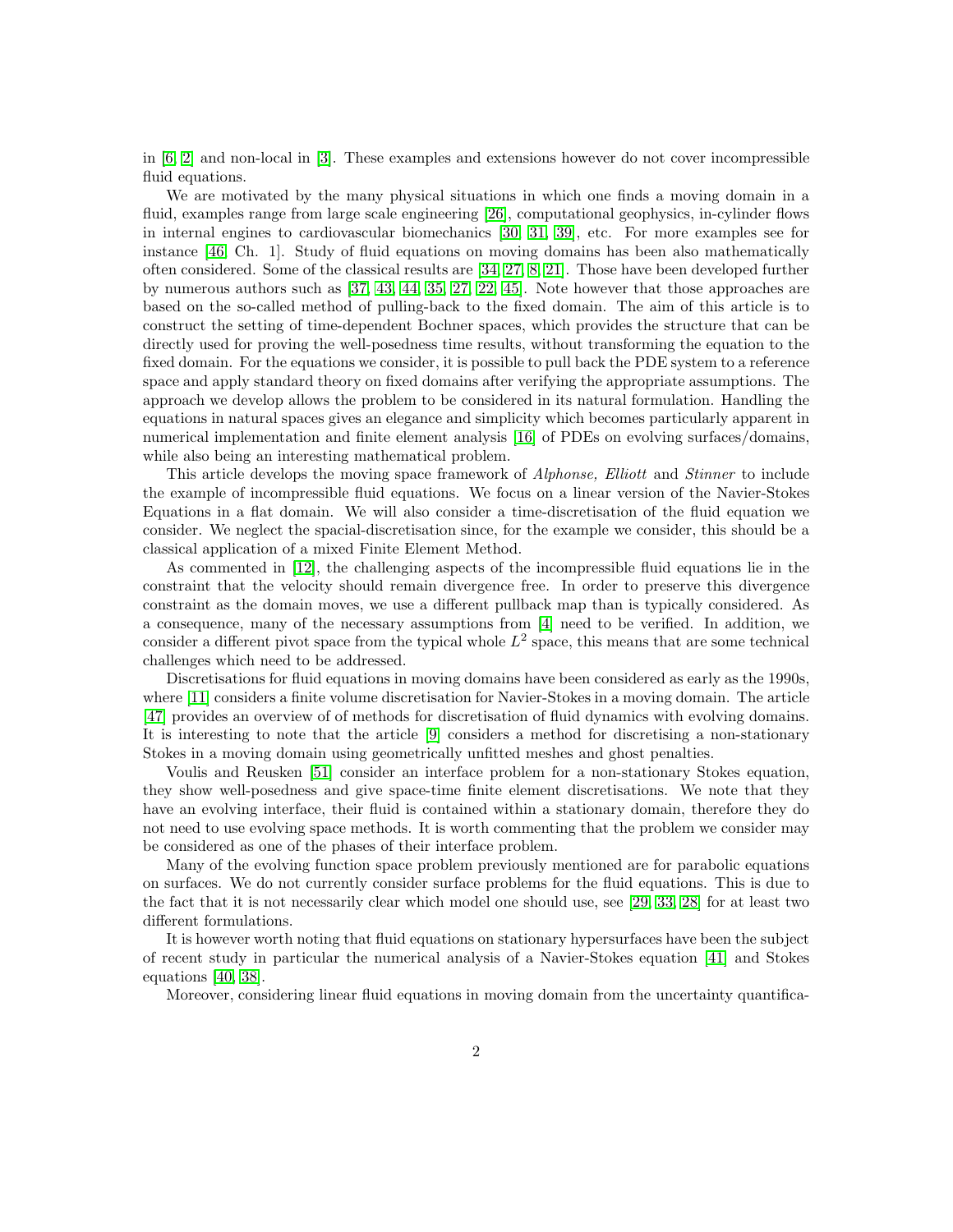tion point of view would be another interesting problem to study, in particular from the application perspective [\[48,](#page-28-9) [20\]](#page-26-9). The uncertainty of the initial data is then model as a random variable. Especially it would be interesting to consider the equations on the random moving domain. These type of problems were already considered by one of the authors for elliptic PDEs on curved domain [\[10\]](#page-26-10) and for linear parabolic equations on random domains [\[12\]](#page-26-7), where the study of parabolic Stokes equation on moving domain was also mentioned. Exploiting our well-posedness result and following the ideas from [\[12\]](#page-26-7), one could extend our results to the case of a random domain. However, this will not be considered in details in this paper and is left for the future consideration.

#### 1.1 Formulation of the problem

We are interested in the flow of an incompressible fluid in a moving domain. For our purposes the flow of a fluid will be governed by a parabolic Oseen equation. The parabolic Oseen equation is a linear version of the Navier–Stokes equations. In the future, we may wish to consider the non-linear Navier–Stokes equations in this moving domain setting.

For simplicity we will consider that the moving domain is a subset of an open bounded holdall domain in  $\mathbb{R}^d$ ,  $d = 2, 3$ . We will write our moving domain  $\Omega(t)$ ,  $t \in [0, T]$  for some  $T > 0$ , assuming that it flows with a given, sufficiently smooth velocity field w, which is divergence free. The standard parabolic Stokes equations in this domain moving with w would be given as: find  $(u, p)$  such that

<span id="page-2-0"></span>
$$
\partial_{\mathbf{w}}^{\bullet} u - \Delta u + \nabla p = 0, \text{ div } u = 0 \text{ in } \Omega(t), \tag{1}
$$

where  $\partial_w^{\bullet}$  is a physical material derivative defined by  $\partial_w^{\bullet} u := u_t + (w \cdot \nabla)u$  and corresponds to the movement of the domain induced by w. We will consider the more general case given by the parabolic Oseen equation: given V, find  $(u, p)$  such that

<span id="page-2-2"></span>
$$
u_t + (\mathbf{V} \cdot \nabla)u - \Delta u + \nabla p = 0, \text{ div } u = 0 \text{ in } \Omega(t), \tag{2}
$$

where, for  $V = w$ , one recovers the previous equation [\(1\)](#page-2-0); also see that for  $V = u$ , one is in the non-linear Navier–Stokes setting. We note that one may also consider a porous medium term  $cu$ , where c is a sufficiently regular scalar function and  $c \geq 0$  almost everywhere.

Regarding the boundary conditions, we will consider non-zero Dirichlet boundary conditions, assuming that  $u|_{\partial\Omega(t)} = w|_{\partial\Omega(t)}$ . This is effectively a no-slip condition, other conditions are possible [\[36\]](#page-27-13). We note that although the geometry of  $\Omega(t)$  is determined entirely by the normal component of w on  $\partial \Omega(t)$ , the tangential component of w will affect the solution u. This is exemplified by the Couette experiment of a fluid between two moving infinte plates, or Taylor-Couette flow between two infinite cylinders.

We now introduce the problem we wish to study:

<span id="page-2-1"></span>**Problem 1.1.** Given f,  $u_0$ , and V, find velocity field u and pressure field p such that

$$
u_t + (\mathbf{V} \cdot \nabla)u - \Delta u + \nabla p = f \qquad \qquad in \ \cup_{t \in (0,T)} \{t\} \times \Omega(t), \tag{3}
$$

$$
\operatorname{div} u = 0 \qquad \qquad \text{in} \quad \cup_{t \in (0,T)} \{t\} \times \Omega(t), \tag{4}
$$

$$
u = w \qquad \qquad on \ \cup_{t \in (0,T)} \{t\} \times \partial \Omega(t), \tag{5}
$$

$$
u|_{t=0} = u_0 \qquad \qquad on \ \{0\} \times \Omega(0). \tag{6}
$$

In order to obtain zero Dirichlet boundary conditions, we consider  $v := u - w$ , the above problem then becomes: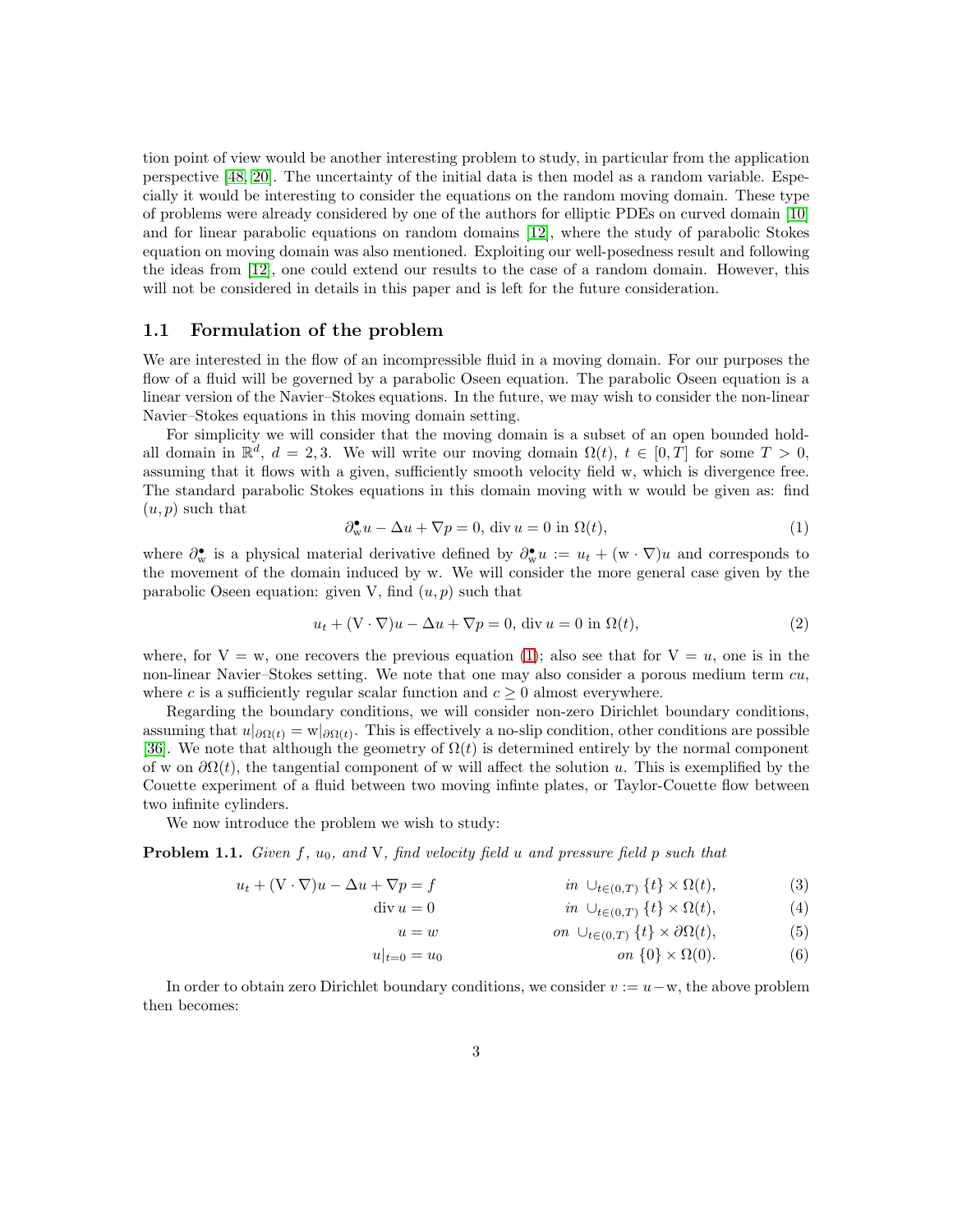<span id="page-3-2"></span>**Problem 1.2.** Given f,  $u_0$ , find velocity field v and pressure field p such that

$$
v_t + (\mathbf{V} \cdot \nabla)v - \Delta v + \nabla p = f - \mathbf{w}_t - (\mathbf{V} \cdot \nabla)\mathbf{w} + \Delta \mathbf{w} \qquad in \cup_{t \in (0,T)} \{t\} \times \Omega(t), \tag{7}
$$

$$
\operatorname{div} v = 0 \qquad \qquad \text{in} \quad \cup_{t \in (0,T)} \{t\} \times \Omega(t), \qquad (8)
$$

$$
v = 0 \qquad \qquad on \ \cup_{t \in (0,T)} \{t\} \times \partial \Omega(t), \tag{9}
$$

 $v|_{t=0} = u_0 - w|_{t=0}$  on  $\{0\} \times \Omega(0)$ . (10)

Our goal in this article is to apply, where possible, the methods of [\[4\]](#page-25-1) to this system by considering the appropriate time-dependent Bochner spaces with an appropriate transformation.

### 1.2 Outline

The structure of the paper is the following. We begin in Section [2.1](#page-3-0) by giving the conditions we require on the movement of our domain and briefly introducing the flow transformation of the domain. This is followed by the construction of the evolving space structure in Section [2.2.](#page-4-0) More precisely, we introduce divergence free function spaces and the so-called Piola transformation that has the property of preserving the divergence-free structure. Based on this setting and the approach from [\[4\]](#page-25-1), in Section [2.3](#page-8-0) we define time-dependent Bochner spaces and material derivative (Section [2.4\)](#page-8-1), that are exploited in Section [2.5](#page-11-0) for the definition of the solution space. Existence and uniqueness, in a suitably weak sense, of the Problem [1.1](#page-2-1) are proved in Section [3.](#page-14-0) We conclude with stating a time discretization strategy for Problem [1.1](#page-2-1) In Section [4](#page-18-0) for which we also show the convergence results.

# 2 Incompressible function spaces on moving domains

### <span id="page-3-0"></span>2.1 Assumptions on the evolution of the domain

We now outline some requirements we have on the initial domain and w, these conditions are necessary in order to properly define the evolving Hilbert space structures which we will use. The conditions we requires for V are given in Assumption [3.2.](#page-15-0)

**Definition 2.1.** Let  $D \subset \mathbb{R}^d$ , be a bounded open domain. Let  $w: D \to \mathbb{R}^d$  be given. Let  $\Omega_0$  be open and compactly contained in  $D$  with  $C^2$  boundary.

<span id="page-3-1"></span>**Assumption 2.2.** Assume that there is  $k \geq 2$  such that  $w \in C^1\left(\overline{(0,T)}; C^k_c(D;\mathbb{R}^d)\right)$  with compact support in space. Also assume that div  $w = 0$  in  $[0, T] \times D$ .

We now define the transformation induced by w.

**Definition 2.3.** Let  $\Phi$ :  $[0, T] \times D \rightarrow D$  be the solution of the ODE

$$
\frac{\mathrm{d}}{\mathrm{d}t}\Phi(t,\cdot) = \mathbf{w}(t,\Phi(t,\cdot)) \qquad \text{in } D, \text{ for } t \in (0,T), \tag{11}
$$

$$
\Phi(0, \cdot) = \mathrm{Id}_D \qquad \qquad \text{in } D. \tag{12}
$$

We write  $\Phi_t := \Phi(t, \cdot)$ .

We need to establish that this  $\Phi$  exists, this is a standard result in ODEs, see [\[25\]](#page-26-11) for example.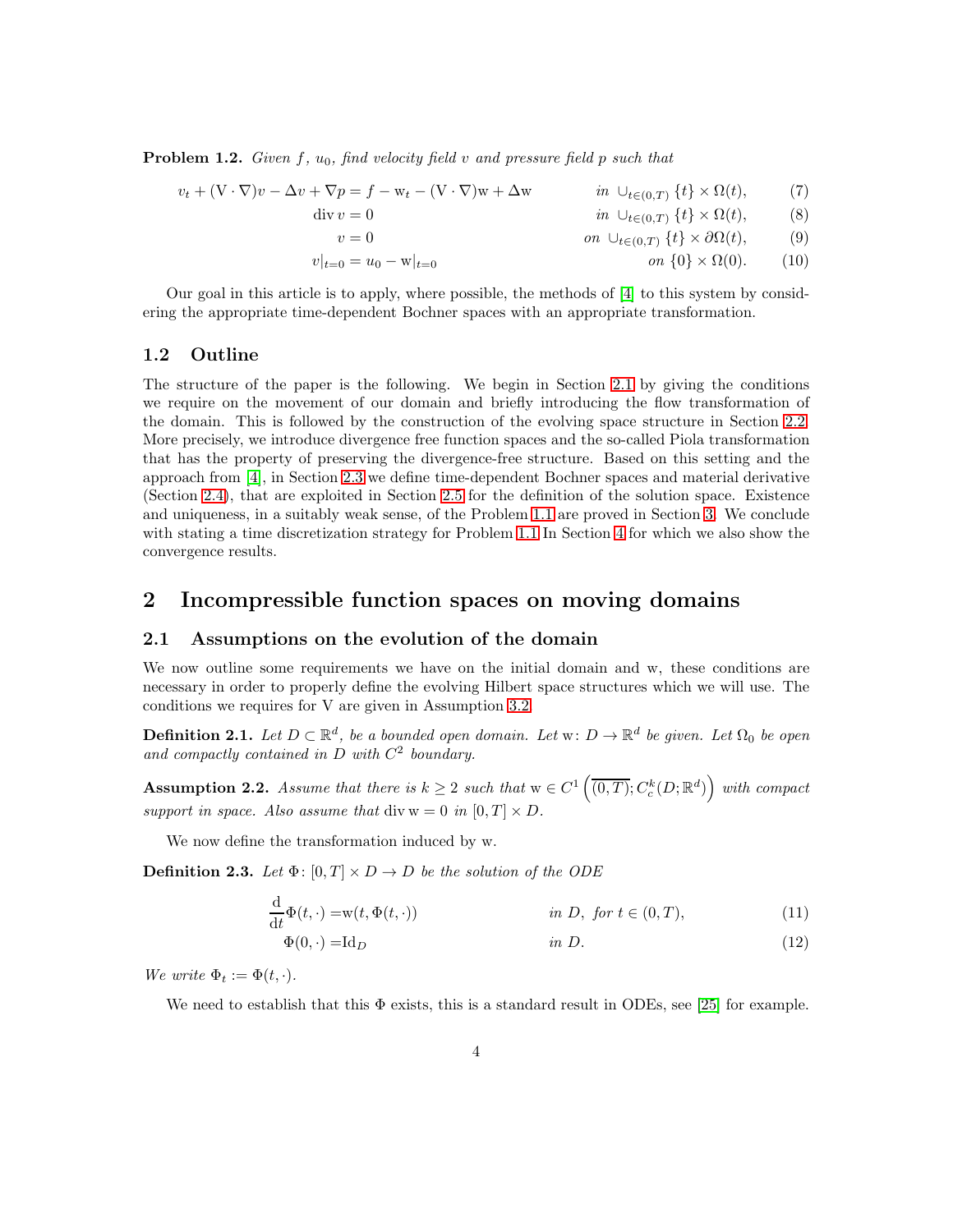<span id="page-4-1"></span>**Lemma 2.4.** The map  $\Phi$ :  $[0,T] \times D \to D$  exists, is unique and is a  $C^k$ -diffeomorphism.

We now use this flow map to define our moving domain.

**Definition 2.5.** We define the family of moving domains  $\{\Omega(t)\}_{t\in[0,T]}$  by  $\Omega(t) := \Phi_t(\Omega(0))$ , the image of  $\Omega_0$  under  $\Phi_t$  for each  $t \in [0, T]$ .

We now have the following properties of the family  $\{\Omega(t)\}_{t\in(0,T)}$ .

<span id="page-4-3"></span>**Lemma 2.6.** It holds that  $\Omega(0) = \Omega_0$ . For each  $t \in (0,T)$ ,  $\Omega(t) \subset D$  and has  $C^2$  boundary. Finally,  $det(D\Phi_t) = 1$  in  $\Omega_0$  for all  $t \in (0, T)$ .

*Proof.* The condition  $\Omega(0) = \Omega_0$  follows from  $\Phi_0 = \text{Id}_D$ . The fact that  $\Omega(t) \subset D$  follows from the fact w has compact support in D. The regularity of  $\partial \Omega(t)$  follows from the fact  $\Phi_t$  is a  $C^2$ diffeomorphism. The fact that  $\det(D\Phi_t)$  is constant follows from the condition that div w = 0, the fact it is 1 follows from  $\Phi_0 = \mathrm{Id}_D$ . П

### <span id="page-4-0"></span>2.2 Evolving function spaces and compatibility

We begin by defining function spaces of interest.

Definition 2.7. Let

$$
V_0 := \{ u \in H_0^1(\Omega_0; \mathbb{R}^d) : \text{div } u = 0 \}
$$
\n(13)

$$
H_0 := \{ u \in L^2(\Omega_0; \mathbb{R}^d) : \text{div } u = 0 \text{ weakly} \}
$$
\n
$$
(14)
$$

with inner products

$$
(u,v)_{V_0} = \int_{\Omega_0} Du : Dv + u \cdot v \qquad (u,v)_{H_0} = \int_{\Omega_0} u \cdot v. \tag{15}
$$

Where we say, for  $u \in L^2(\Omega_0)$ , is weakly divergence free when  $\int_{\Omega_0} u \cdot \nabla q = 0$  for all  $q \in C_0^1(\Omega_0; \mathbb{R})$ . The time-dependent spaces are, for each  $t \in (0, T)$ 

$$
V(t) := \{ \tilde{u} \in H_0^1(\Omega(t); \mathbb{R}^d) : \text{div } \tilde{u} = 0 \}
$$
\n(16)

$$
H(t) := \{ \tilde{u} \in L^2(\Omega(t); \mathbb{R}^d) : \text{div } \tilde{u} = 0 \text{ weakly} \}
$$
\n
$$
(17)
$$

with inner products

$$
(\tilde{u}, \tilde{v})_{V(t)} = \int_{\Omega(t)} D\tilde{u} : D\tilde{v} + \tilde{u} \cdot \tilde{v} \qquad (\tilde{u}, \tilde{v})_{H(t)} = \int_{\Omega(t)} \tilde{u} \cdot \tilde{v}.
$$
 (18)

Where we say for  $\tilde{u} \in L^2(\Omega(t); \mathbb{R}^d)$ , is weakly divergence free when

<span id="page-4-2"></span>
$$
\int_{\Omega(t)} \tilde{u} \cdot \nabla \tilde{q} = 0 \quad \forall \tilde{q} \in C_0^1(\Omega(t); \mathbb{R}).
$$
\n(19)

It is clear that these spaces are Hilbert with their inner products. We also have that

$$
V(t) \subset H(t) \cong H(t)^* \subset V(t)^* \tag{20}
$$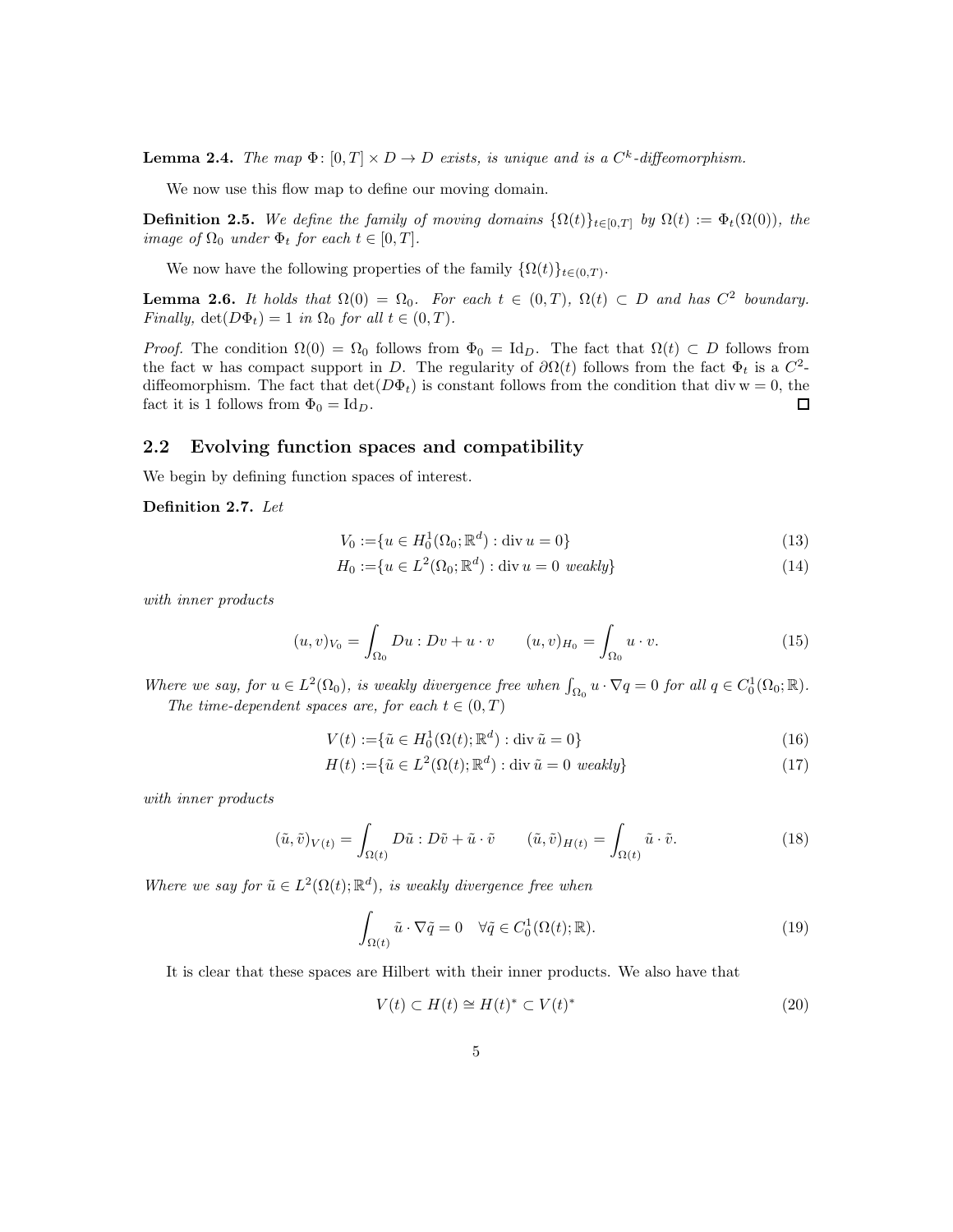is a Gelfand triple for every  $t \in [0, T]$ . The evolving family of Hilbert spaces that we will consider are  ${V(t)}_{t\in(0,T)}$  and  ${H(t)}_{t\in(0,T)}$ . In this setting, we have identified

$$
V^*(t) = \{ \tilde{u} \in H^{-1}(\Omega(t); \mathbb{R}^d) : \text{div } \tilde{u} = 0 \text{ weakly} \}. \tag{21}
$$

We now define a family of maps which will transform functions on  $\Omega_0$  to functions on  $\Omega(t)$ .

**Definition 2.8** (Piola transform). Define the family of linear maps  $(\phi_t)_{t\in[0,T]}$  by

$$
\phi_t u := (D\Phi_t u) \circ \Phi_t^{-1} \tag{22}
$$

where for each  $t \in (0,T)$ ,  $\tilde{u}: \Omega(t) \to \mathbb{R}^d$ . Similarly define the family of linear maps  $(\phi_{-t})_{t \in [0,T]}$  by

$$
\phi_{-t}\tilde{u} := D\Phi_t^{-1}\tilde{u} \circ \Phi_t \tag{23}
$$

for  $u \colon \Omega_0 \to \mathbb{R}^d$ .

Notice that this transformation is different to the plain pull-back considered in [\[4,](#page-25-1) [5\]](#page-25-2), which is induced by the given diffeomorphism of the domains. The reason for using this map is that we want to ensure that the transformation takes divergence free functions to divergence free functions. This transformation is known as the (contravariant) Piola transform in the particular case that  $\det(D\Phi_t)$  is spacially constant, for more details see [\[42\]](#page-28-10), for example. With this definition in mind and the appropriate regularity of  $\Phi_t$ , courtesy of Lemma [2.4,](#page-4-1) we give the result that  $\phi_t$  and  $\phi_{-t}$ preserve the divergence of the functions they are applied to.

<span id="page-5-1"></span>**Lemma 2.9.** For each  $t \in (0,T)$ , let  $u \in C^1(\Omega_0;\mathbb{R}^d)$ , it holds that

$$
\operatorname{div}(\phi_t u) = (\operatorname{div} u) \circ \Phi_t^{-1},\tag{24}
$$

in addition, for  $\tilde{u} \colon \Omega(t) \to \mathbb{R}^d$  it also holds that

$$
\operatorname{div}(\phi_{-t}\tilde{u}) = (\operatorname{div}\tilde{u}) \circ \Phi_t.
$$
\n(25)

This result may be found in [\[42\]](#page-28-10) and makes use of Jacobi's formula for the derivative of a determinant. For completeness, we provide the proof in Appendix [A.](#page-23-0)

We now show that  $\phi_t$  and  $\phi_t$  are bounded, the proof of which is also in Appendix [A.](#page-23-0)

<span id="page-5-0"></span>**Lemma 2.10.** For any  $t \in (0, T)$ , there are constants  $C_1, C_2, C_3, C_4 > 0$  independent of t such that

$$
\|\phi_t u\|_{V(t)} \le C_1 \|u\|_{V_0} \quad \forall u \in H_0^1(\Omega_0; \mathbb{R}^d),
$$
\n(26)

$$
\|\phi_t u\|_{H(t)} \le C_2 \|u\|_{H_0} \quad \forall u \in L^2(\Omega_0; \mathbb{R}^d),
$$
\n(27)

$$
\|\phi_{-t}\tilde{u}\|_{V_0} \leq C_3 \|\tilde{u}\|_{V(t)} \quad \forall \tilde{u} \in H_0^1(\Omega(t); \mathbb{R}^d),\tag{28}
$$

$$
\|\phi_{-t}\tilde{u}\|_{H_0} \le C_4 \|\tilde{u}\|_{H(t)} \quad \forall \tilde{u} \in L^2(\Omega(t); \mathbb{R}^d). \tag{29}
$$

We now define the dual operators to  $\phi_t$  and  $\phi_{-t}$ , this will allow us to appropriately define the extension of  $\phi_t$  to  $V_0^*$ , similarly for  $\phi_{-t}$  to  $V^*(t)$ .

**Definition 2.11.** Define the families of linear maps  $\phi_t^*: H_0^1(\Omega(t); \mathbb{R}^d) \to H_0^1(\Omega_0; \mathbb{R}^d)$  and  $\phi_{-t}^*: H_0^1(\Omega_0; \mathbb{R}^d) \to$  $H_0^1(\Omega(t); \mathbb{R}^d)$  by

$$
\phi_t^* \tilde{u} := D\Phi_t^T \tilde{u} \circ \Phi_t,\tag{30}
$$

$$
\phi_{-t}^* u := \left( D \Phi_t^{-T} u \right) \circ \Phi_t^{-1}, \tag{31}
$$

for  $\tilde{u} \in H_0^1(\Omega(t))$  and  $u \in H_0^1(\Omega_0)$ .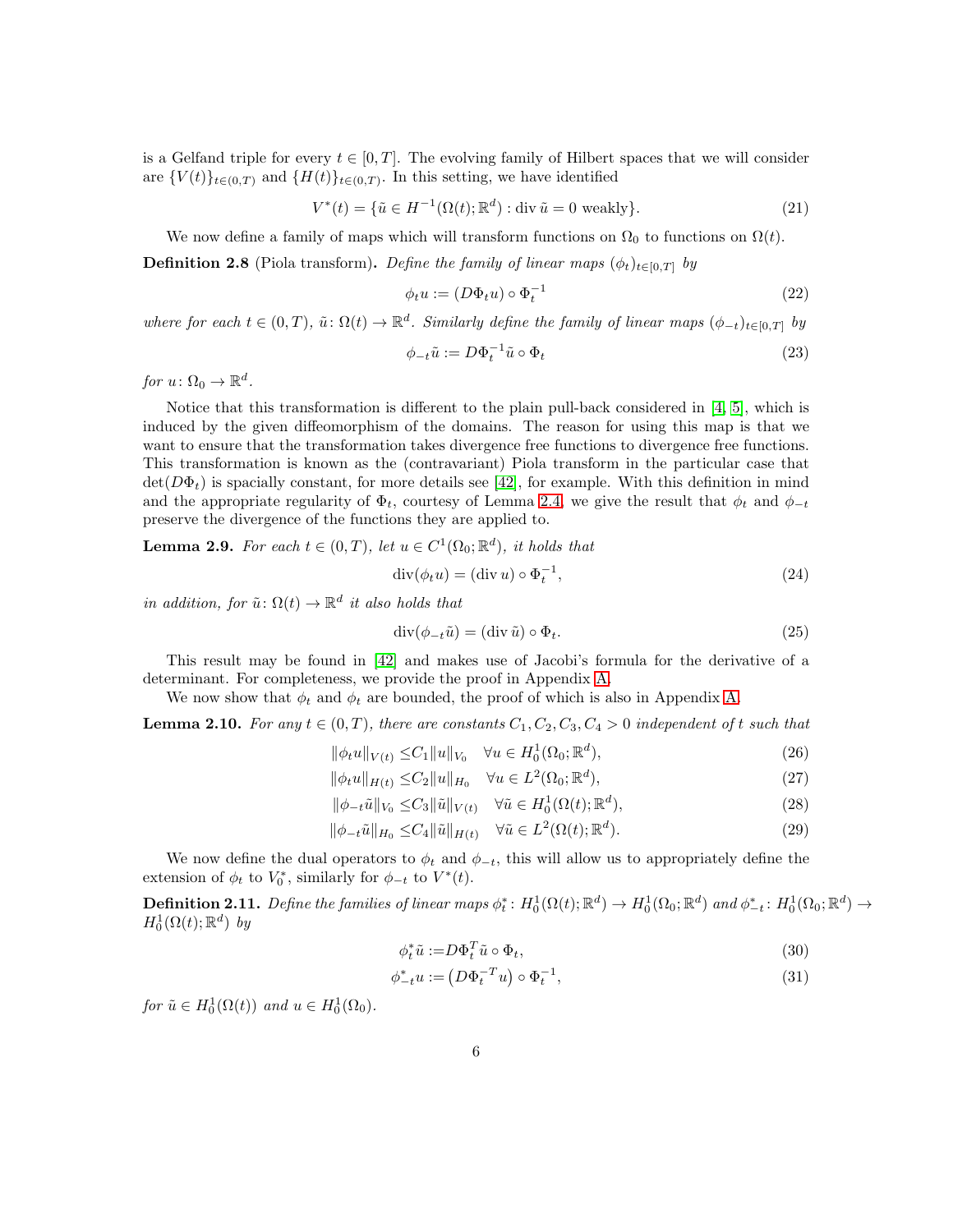These maps are known as the covariant Piola transforms [\[42\]](#page-28-10).

#### Remark 2.12.

- It is clear to see that, by a minor modification to the proofs of Lemma [2.10](#page-5-0) that the maps  $\phi_t^*$ and  $\phi_{-t}^*$  are bounded.
- It is also possible to see that  $\phi_t^*$  is dual to  $\phi_t$  in the sense that: Let  $u \in H^1(\Omega_0)$  and  $\tilde{\eta} \in$  $H^1(\Omega(t))$ , we calculate

$$
(\phi_t u, \tilde{\eta})_{V(t)} = \int_{\Omega(t)} \phi_t u \cdot \tilde{\eta} = \int_{\Omega(t)} (D\Phi_t u) \circ \Phi_t^{-1} \cdot \tilde{\eta}
$$
  
= 
$$
\int_{\Omega_0} u \cdot D\Phi_t^T \tilde{\eta} \circ \Phi_t = \int_{\Omega_0} u \cdot \phi_t^* \tilde{\eta} = (u, \phi_t^* \tilde{\eta})_{V_0}.
$$

We may do a similar calculation for  $\phi_{-t}^*$  and  $\phi_{-t}$  and  $\tilde{u} \in H_0^1(\Omega(t))$  and  $\eta \in H_0^1(\Omega_0)$ ,

$$
(\phi_{-t}\tilde{u},\eta)_{V_0} = \int_{\Omega_0} \phi_{-t}\tilde{u} \cdot \eta = \int_{\Omega_0} D\Phi_t^{-1}\tilde{u} \circ \Phi_t \cdot \eta
$$
  
= 
$$
\int_{\Omega(t)} \tilde{u} \cdot (D\Phi_t^{-T}\eta) \circ \Phi_t^{-1} = \int_{\Omega(t)} \tilde{u} \cdot \phi_{-t}^*\eta = (\tilde{u}, \phi_{-t}^*\eta)_{V(t)}.
$$

An immediate consequence of this remark is that the maps  $\phi_t$  and  $\phi_{-t}$  may be extended to distributions via duality.

<span id="page-6-0"></span>**Definition 2.13.** For  $u \in H^{-1}(\Omega_0; \mathbb{R}^d)$ , we define  $\phi_t u$  by the unique element  $g \in H^{-1}(\Omega(t); \mathbb{R}^d)$ such that

$$
\langle g, v \rangle_{H^{-1}(\Omega(t);\mathbb{R}^d), H_0^1(\Omega(t);\mathbb{R}^d)} = \langle u, \phi_t^* v \rangle_{H^{-1}(\Omega_0;\mathbb{R}^d), H_0^1(\Omega_0;\mathbb{R}^d)} \quad \forall v \in H_0^1(\Omega_0;\mathbb{R}^d). \tag{32}
$$

For  $\tilde{u} \in H^{-1}(\Omega(t); \mathbb{R}^d)$ , we define  $\phi_{-t}\tilde{u}$  by the unique element  $\tilde{g} \in H^{-1}(\Omega_0; \mathbb{R}^d)$  such that

$$
\langle \tilde{g}, \tilde{v} \rangle_{H^{-1}(\Omega_0; \mathbb{R}^d), H_0^1(\Omega_0; \mathbb{R}^d)} = \langle \tilde{u}, \phi^*_{-t} \tilde{v} \rangle_{H^{-1}(\Omega(t); \mathbb{R}^d), H_0^1(\Omega(t); \mathbb{R}^d)} \quad \forall \tilde{v} \in H^1(\Omega(t); \mathbb{R}^d). \tag{33}
$$

The unique elements  $g$  and  $\tilde{g}$  exist by applications of the Reisz representation theorem.

We comment that this definition of the maps between elements of  $V(t)^*$  and  $V_0^*$  are in the same spirit of [\[4\]](#page-25-1). However, the maps are considered differently, due to the way we wish to characterise our spaces; in particular the fact that we wish for our  $V^*$  spaces to be divergence free  $H^{-1}$  spaces, rather than the abstract dual of the V spaces, which will be larger than  $H^{-1}$ .

**Lemma 2.14.** For  $u \in V_0^*$ , it holds that  $\phi_t u \in V(t)^*$  and for  $\tilde{u} \in V(t)^*$  it holds that  $\phi_{-t}\tilde{u} \in V_0^*$ .

*Proof.* The result follows by seeing that when  $\eta \in C_0^1(\Omega_0)$ ,  $\nabla(\eta \circ \Phi_t^{-1}) = \phi_{-t}^* \nabla \eta$ , therefore

$$
\langle \phi_{-t}\tilde{u}, \nabla \eta \rangle = \langle \tilde{u}, \phi_{-t}^* \nabla \eta \rangle = \langle \tilde{u}, \nabla (\eta \circ \Phi^{-1}) \rangle = 0, \tag{34}
$$

since  $\tilde{u}$  is weakly divergence free and  $\eta \circ \Phi_t^{-1} \in C_0^1(\Omega(t))$ . The converse direction follows through the same idea.  $\Box$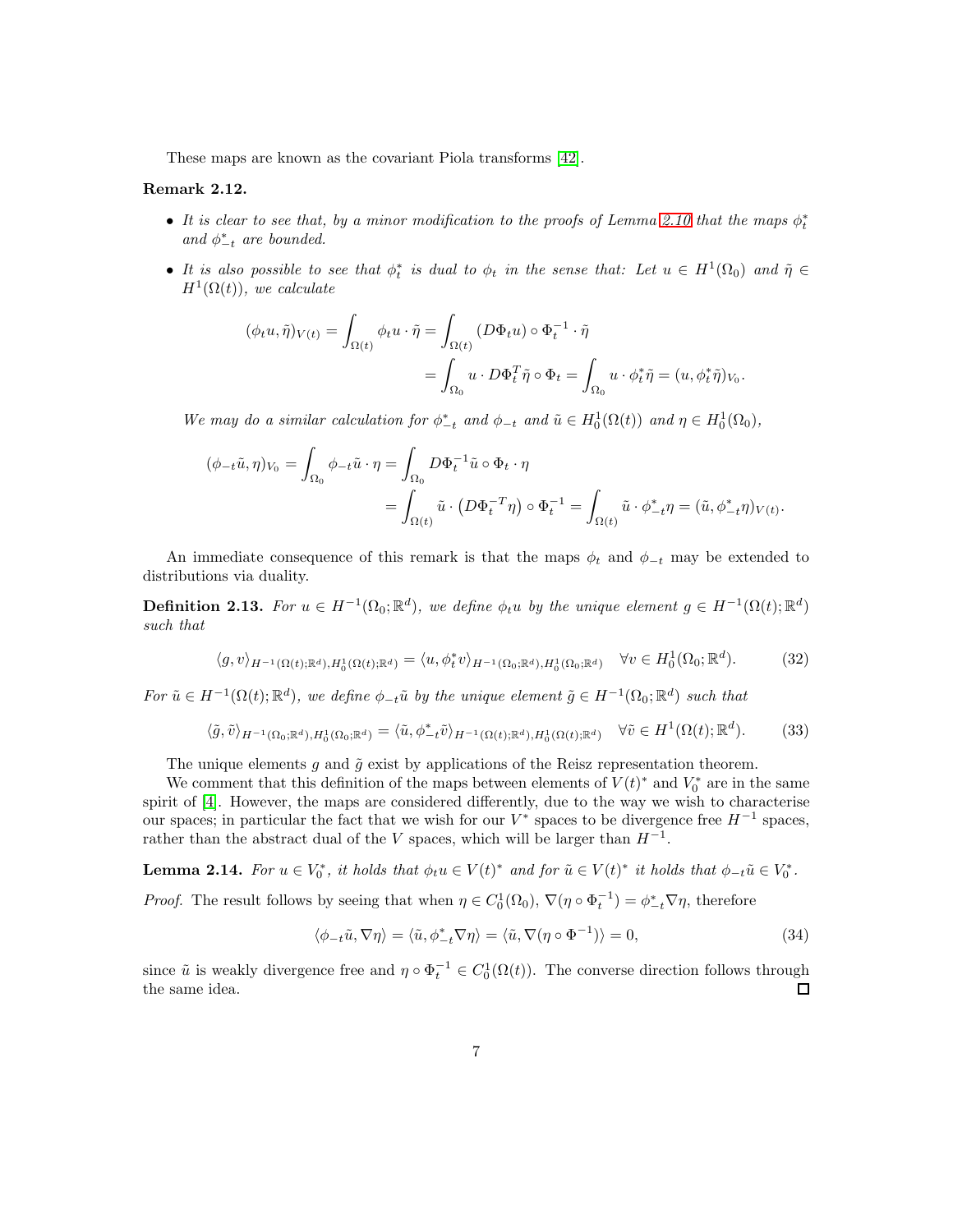<span id="page-7-0"></span>**Lemma 2.15.** For any  $t \in (0, T]$ , there is  $C_1, C_2 > 0$  independent of t such that

$$
\|\phi_t u\|_{V(t)^*} \leq C_1 \|u\|_{V_0^*} \quad \forall u \in V_0^*,
$$
\n(35)

$$
\|\phi_{-t}\tilde{u}\|_{V_0^*} \le C_2 \|\tilde{u}\|_{V(t)^*} \quad \forall \tilde{u} \in V(t)^*.
$$
 (36)

*Proof.* This is a consequence of using the dual norm, the boundedness of  $\phi_t^*$  and  $\phi_{-t}^*$  and that the transformation is given by duality.  $\Box$ 

We now define what it means for our moving spaces to be *compatible* in the sense of [\[4\]](#page-25-1).

**Definition 2.16.** A pair  $(X, (\phi_t)_t)$  is compatible if and only if the following holds:

- for every  $t \in [0, T]$ ,  $X(t)$  is a real separable Hilbert space and the map  $\phi_t : X_0 \to X(t)$  is a linear homeomorphism such that  $\phi_0$  is the identity.
- there exists a constant  $C_X$  independent of t such that

$$
\|\phi_t u\|_{X(t)} \leq C_X \|u\|_{X_0} \qquad \forall u \in X_0 \tag{37}
$$

$$
\|\phi_{-t}u\|_{X_0} \le C_X \|u\|_{X(t)} \qquad \forall u \in X(t) \tag{38}
$$

where  $\phi_{-t}$ :  $X(t) \rightarrow X_0$  is the inverse of  $\phi_t$ .

• the map  $t \mapsto ||\phi_t u||_{X(t)}$  is continuous for all  $u \in X_0$ .

<span id="page-7-1"></span>**Proposition 2.17.** The pairs  $(V^*, \phi)$ ,  $(H, \phi)$  and  $(V, \phi|_{V_0})$  are compatible.

*Proof.* It is clear that  $V(t)^*$ ,  $H(t)$  and  $V(t)$  are real and separable. They are Hilbert spaces as closed subspaces of Hilbert space. Further it is clear that  $\phi_0$  is the identity ( $\Phi_0$  is defined to be the identity map, then the derivative of the identity map is the identity matrix). The bounds are shown in Lemmas [2.10](#page-5-0) and [2.15](#page-7-0)

In order to show continuity of the map  $t \mapsto (\|\phi_t u\|_{H(t)}, \|\phi_t v\|_{V(t)})$  for any  $u \in H_0$  and  $v \in V_0$ , inspection of the formulae in Lemma [2.10](#page-5-0) suffices, noting that all of the terms are assumed to be continuous in t.

To show the continuity of the dual norm, we note that for any s,  $t \in [0, T]$  there is  $C > 0$  such that for any  $v \in H^1(\Omega_0; \mathbb{R}^d)$ 

$$
|\|\phi_t^* v\|_{V(t)}^2 - \|\phi_s^* v\|_{V(s)}^2| \le C|t-s|\|\phi_s^* v\|_{V(s)}^2.
$$

This follows by calculating the left hand side and making use of the fact that the first and second spatial derivatives of  $\Phi_t$  and  $\Phi_t^{-1}$  are Lipschitz in t, following from Assumption [2.2.](#page-3-1)

By use of the dual norm for  $V^*(t)$  and  $V^*(s)$ , one has that for any  $\eta \in V_0^*$ ,

$$
\frac{1}{(1+C|t-s|)^{1/2}}\|\phi_s\eta\|_{V^*(s)}\leq \|\phi_t\eta\|_{V^*(t)}\leq \frac{1}{(1-C|t-s|)^{1/2}}\|\phi_s\eta\|_{V^*(s)},
$$

which demonstrates continuity.

.

 $\Box$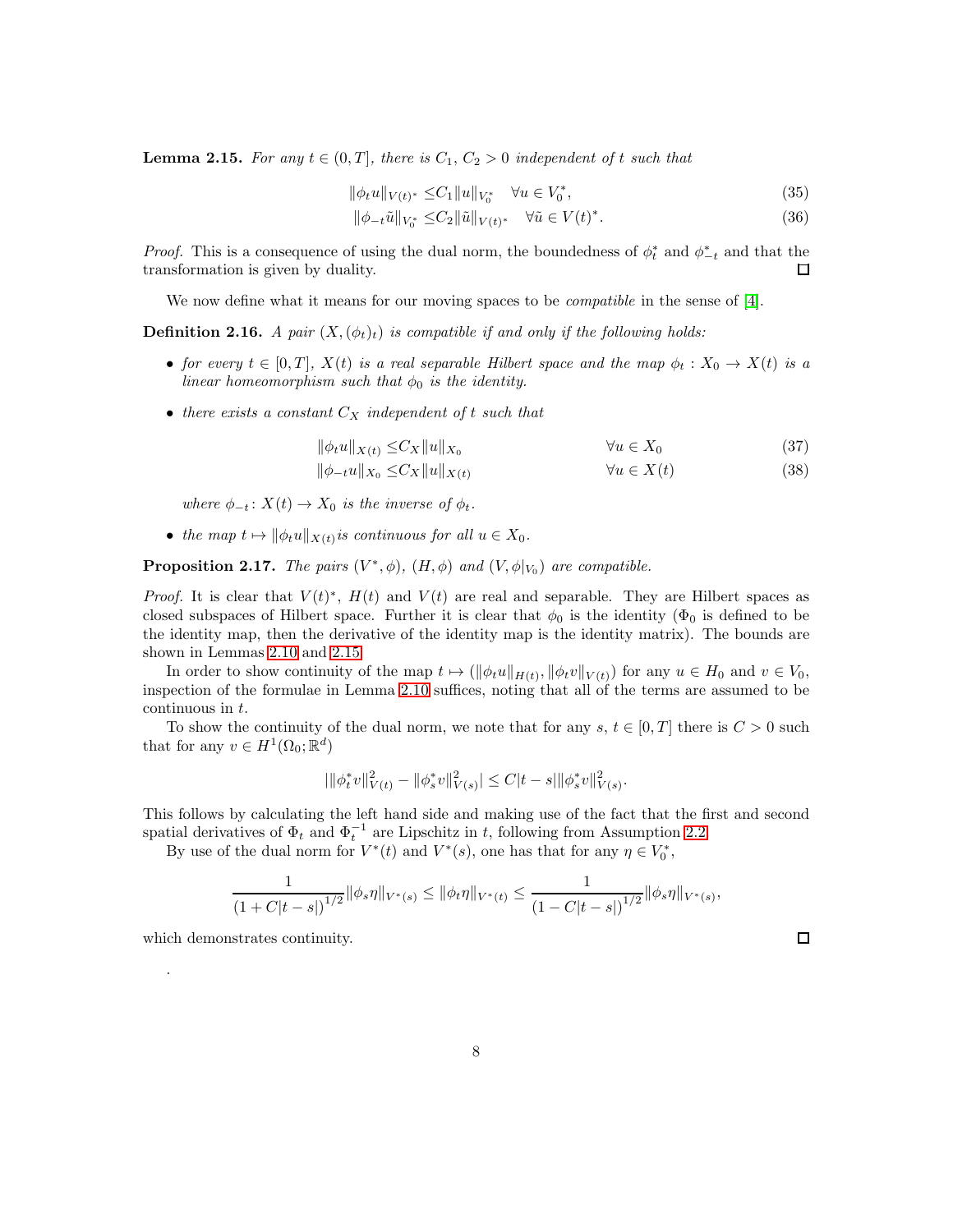### <span id="page-8-0"></span>2.3 Time-dependent Bochner spaces

We now define the time-dependent Bochner spaces which will be of use for well-posedness. The following definition may be found in [\[4\]](#page-25-1).

**Definition 2.18.** Let  $X(t)$  be a family of Hilbert spaces and  $\phi_t$  a family of maps which has extension onto  $X(t)^*$ , let

$$
L_X^2 := \{ u : [0, T] \to \cup_t X(t) \times \{t\}, t \mapsto (\overline{u}, t) | \phi_{-(\cdot)} \overline{u}(\cdot) \in L^2(0, T; X_0) \},
$$
(39)

$$
L_{X^*}^2 := \{ f : [0, T] \to \cup_t X^*(t) \times \{t\}, t \mapsto (\overline{f}, t) | \phi_{-}(\cdot) \overline{f}(\cdot) \in L^2(0, T; X_0^*) \},\tag{40}
$$

with inner products

<span id="page-8-3"></span><span id="page-8-2"></span>
$$
(u,v)_{L_X^2} := \int_0^T (u(t),v(t))_{X(t)} dt
$$
\n(41)

$$
(f,g)_{L_{X^*}^2} := \int_0^T (f(t),g(t))_{X^*(t)} \mathrm{d}t. \tag{42}
$$

In the above definition, at each  $t \in (0, T)$ ,  $u(t) = (\bar{u}(t), t)$  where  $\bar{u}(t)$  is an element of  $X(t)$  for almost every t. We will identify  $u(t)$  with  $\bar{u}(t)$  for convenience. We note that our definition of  $L_{X^*}^2$ does not use the map  $\phi_t^*$  as appears in the corresponding definition of [\[4\]](#page-25-1). We are instead using the map  $\phi_t$  as in Definition [2.13.](#page-6-0)

From Proposition [2.17](#page-7-1) it follows that  $L_V^2$ ,  $L_H^2$  and  $L_{V^*}^2$  are Hilbert spaces with inner product defined by the formulae [\(41\)](#page-8-2) and [\(42\)](#page-8-3) and that  $L_V^2 \subset L_H^2 \subset L_{V^*}^2$  is a Gelfand triple. We note that  $(L_V^2)^*$  is identified with  $L_{V^*}^2$ , for further properties of these spaces, we refer the reader to [\[4\]](#page-25-1).

### <span id="page-8-1"></span>2.4 Strong and weak material derivative

Since the domain is changing in time, it is necessary to consider the so called material derivative, which takes into account not only the change in time of the function but the change in time of the domain. Recall first the definition of the strong material derivative as it appears in [\[4,](#page-25-1) Definition 2.20].

**Definition 2.19.** Let  $(X, \phi)$  be a compatible pair, for  $\xi \in C_X^0 := C^0(0,T;X)$ , we say  $\xi \in C_X^1 :=$  $C^1(0,T;X)$  if the strong material derivative

$$
\stackrel{\bullet\phi}{\xi}(t) := \phi_t \left( \frac{d}{dt} (\phi_{-t} \xi(t)) \right), \tag{43}
$$

exists with  $\begin{aligned} \mathbf{e}^{\phi} \\ \xi \in C_{X}^{0} \end{aligned}$ .

We choose to use the notation ( $\cdot$ ) to emphasise the contribution of  $\phi_t$  to the material derivative  $\bullet \phi$ and how it is not the standard material derivative.

Now we compute the strong material derivative induced by the Piola transformation given by  $\phi_t$ . Note that this is different than the standard material derivative  $\partial_{w}^{\bullet}$  induced by the plain pull-back transformation. We may easily calculate the difference between these two:

<span id="page-8-4"></span>
$$
\stackrel{\bullet \phi}{\xi} = \frac{\mathrm{d}}{\mathrm{d}t} \left( \xi \circ \Phi_t \right) \circ \Phi_{-t} + \left( D \Phi_t \frac{\mathrm{d}}{\mathrm{d}t} \left( D \Phi_t^{-1} \right) \right) \circ \Phi_t^{-1} \xi. \tag{44}
$$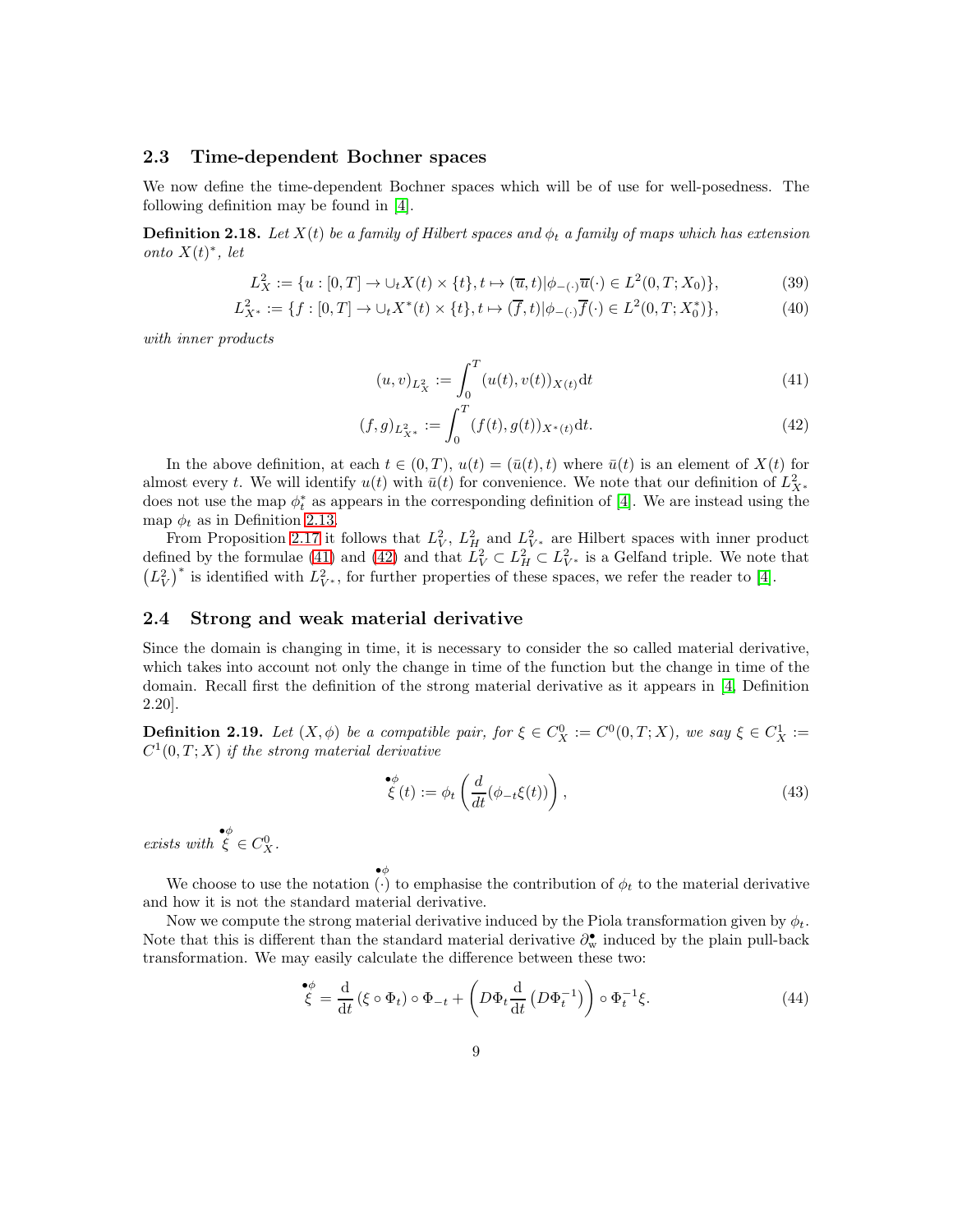It is a standard case, that if we seek a solution to Problem [1.1](#page-2-1) in  $C_V^1$  that there might not be a solution. Essentially, it might be too much to ask for existence of a strong material derivative. For this reason we define the weak derivative as done in [\[4,](#page-25-1) Section 2.4]. The main idea of the weak derivative is to use the transport theorem [\[15,](#page-26-12) Theorem 5.1], which describes how the inner product on  $H(t)$  varies in time. The following version of the Transport theorem appears as Theorem 2.40 of  $[4]$ 

**Theorem 2.20.** Let  $u, v \in C_V^1$ , then

$$
\frac{\mathrm{d}}{\mathrm{d}t}\left(u(t),v(t)\right)_{H(t)} = \left(\begin{matrix} \bullet\phi\\ u,v \end{matrix}\right)_{H(t)} + \left(u,\stackrel{\bullet\phi}{v}\right)_{H(t)} + \lambda(t;u(t),v(t)),\tag{45}
$$

where  $\lambda(t, \cdot, \cdot)$ :  $H(t) \times H(t) \to \mathbb{R}$  is a bounded bilinear form.

It is clear that the form of  $\lambda$  will depend on the transformation  $\phi_t$ . In the standard pull-back case, it takes the form of the divergence of the velocity by which the domain moves, see the formula for  $\lambda_{\Omega}$  at the bottom of page 21 of [\[5\]](#page-25-2). We now calculate  $\lambda$  for the Piola transform, making use of the characterisation [\[4,](#page-25-1) Theorem 2.40].

$$
\frac{\mathrm{d}}{\mathrm{d}t} \int_{\Omega(t)} u(t) \cdot v(t) = \frac{\mathrm{d}}{\mathrm{d}t} \int_{\Omega_0} (u \circ \Phi_t) \cdot (v \circ \Phi_t) \det(D\Phi_t) = \frac{\mathrm{d}}{\mathrm{d}t} \int_{\Omega_0} (D\Phi_t \phi_{-t} u) \cdot (D\Phi_t \phi_{-t} v) \tag{46}
$$

$$
= \int_{\Omega_0} D\Phi_t \frac{d}{dt} (\phi_{-t}u) \cdot (D\Phi_t \phi_{-t}v) + (D\Phi_t \phi_{-t}u) \cdot D\Phi_t \frac{d}{dt} (\phi_{-t}v)
$$
  
+  $\phi_{-t}u \cdot \frac{d}{dt} (D\Phi_t^T D\Phi_t) \phi_{-t}v.$  (47)

From which it follows that

<span id="page-9-1"></span>
$$
\lambda(t; u(t), v(t)) := \int_{\Omega(t)} u(t) \cdot \left( D \Phi_t^{-T} \frac{d}{dt} \left( D \Phi_t^T D \Phi_t \right) D \Phi_t^{-1} \right) \circ \Phi_t^{-1} v(t). \tag{48}
$$

Before we may give the definition for a weak derivative, we are required to define the test functions. **Definition 2.21.** We define the space  $D(0,T)$  to be given by

$$
D(0,T) := \{v \colon [0,T] \to \bigcup_{t \in (0,t)} H_0^1(\Omega(t); \mathbb{R}^d) \times \{t\}, t \mapsto (\bar{v},t) : \phi_{-(\cdot)}\bar{v}(\cdot) \in C_0^1(0,T; H_0^1(\Omega_0; \mathbb{R}^d))\}.
$$
\n(49)

The following definition of the weak material derivative may be found in [\[4,](#page-25-1) Definition 2.28].

**Definition 2.22.** For  $u \in L^2_V$ , the function  $g \in \{f : [0,T] \to \bigcup_{t \in (0,T)} H^{-1}(\Omega(t); \mathbb{R}^d) \times \{t\}, t \mapsto$  $(\tilde{f},t):\phi_{-(\cdot)}\tilde{f}(\cdot)\in L^2(0;T,H^{-1}(\Omega_0;\mathbb{R}^d))\}$  is called the weak material derivative of u if it holds

<span id="page-9-0"></span>
$$
\int_0^T \langle g(t), \eta(t) \rangle_{H^{-1}(\Omega(t); \mathbb{R}^d), H_0^1(\Omega(t); \mathbb{R}^d)} = -\int_0^T (u(t), \stackrel{\bullet}{\eta}(t))_{L^2(\Omega(t); \mathbb{R}^d)} - \int_0^T \lambda(t; u(t), \eta(t)), \quad (50)
$$

for all  $\eta \in D(0,T)$ . We write  $\partial_{\phi}^{\bullet}u = g$ .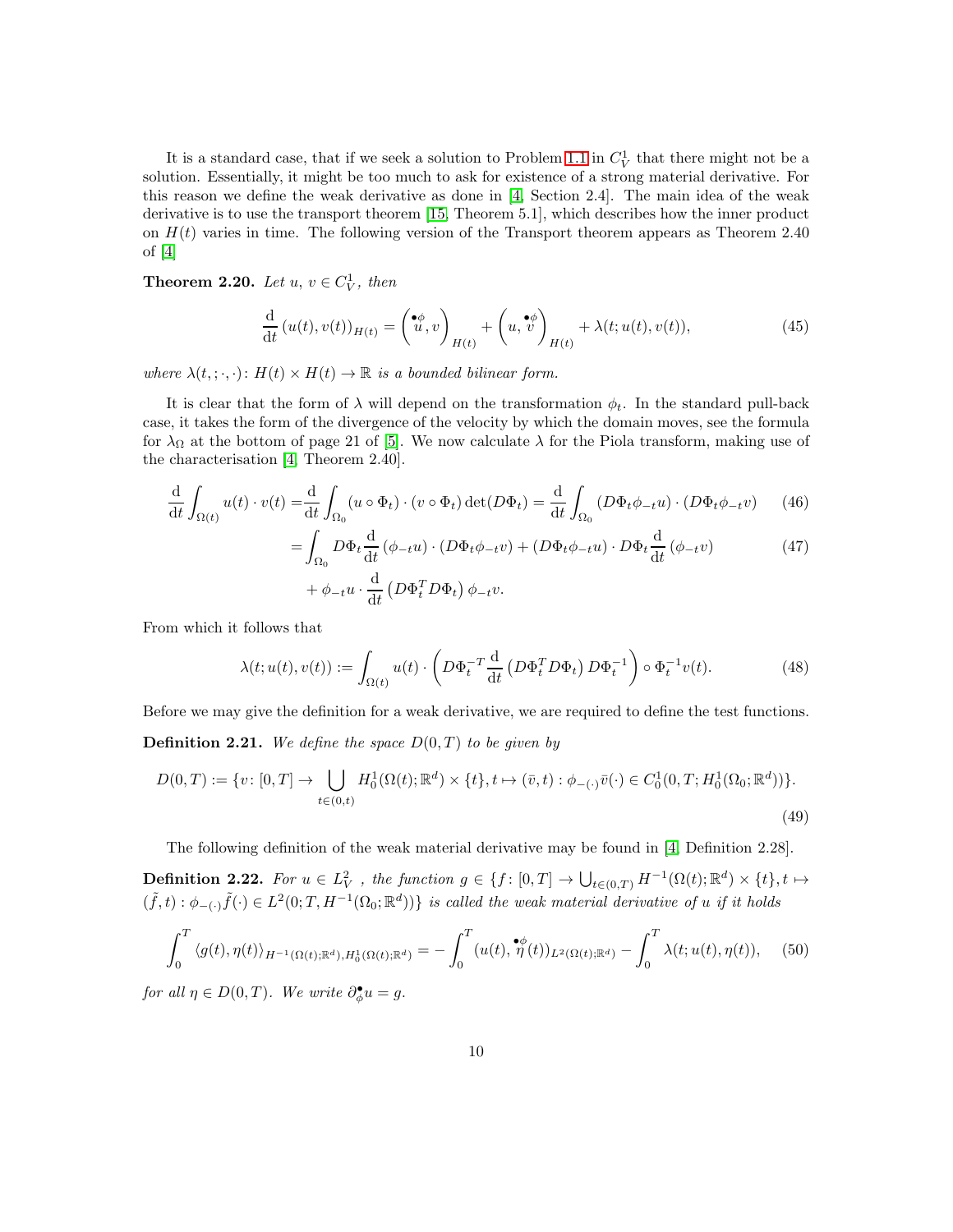Generally it is possible to define this weak material derivative for functions in the larger space of  $L_{H_0^1}^2$  which has the expected definition. In the definition we have given, when  $u \in L_V^2$ , it is not immediate that  $\partial_{\phi}^{\bullet}u$  is in  $L^2_{V^*}$ . For strongly differentiable functions, one may consider the following formal calculation:

$$
\operatorname{div} \mathbf{u} \bullet \mathbf{u} = \operatorname{div} \left( \phi_t \frac{d}{dt} (\phi_{-t} u) \right) = \left( \operatorname{div} \left( \frac{d}{dt} (\phi_{-t} u) \right) \right) \circ \Phi_t^{-1}
$$
\n
$$
= \left( \frac{d}{dt} (\operatorname{div} (\phi_{-t} u)) \right) \circ \Phi_t^{-1} = \left( \frac{d}{dt} ((\operatorname{div} u) \circ \Phi_t) \right) \circ \Phi_t^{-1}
$$
\n
$$
= 0,
$$

which makes use of Lemma [2.9,](#page-5-1) that div  $u = 0$  and using regularity to commute div and  $\frac{d}{dt}$ . The following lemma verifies this result for weakly differentiable functions .

**Lemma 2.23.** Let  $\partial_{\phi}^{\bullet}u$  be the weak derivative of  $u \in L^2_V$ , then it holds that  $\partial_{\phi}^{\bullet}u \in L^2_{V^*}$ .

*Proof.* It is immediate that  $\partial_{\phi}^{\bullet}u$  lies in  $L_{H^{-1}}^2$ , in order to show that  $\partial_{\phi}^{\bullet}u$  is in  $L_{V^*}^2$ , we are required to show that it is weakly divergence free. In order to show that it is weakly divergence free, we are required to show

$$
\int_0^T \langle \partial_{\phi}^{\bullet} u, \nabla q \rangle_{H^{-1}(\Omega(t); \mathbb{R}^d), H_0^1(\Omega(t); \mathbb{R}^d)} = 0 \tag{51}
$$

for all appropriately smooth q with  $\nabla q \in D(0,T)$ . By the definition of weak derivative [\(50\)](#page-9-0) we have that

$$
\int_0^T \langle \partial_{\phi}^{\bullet} u, \nabla q \rangle_{H^{-1}(\Omega(t); \mathbb{R}^d), H_0^1(\Omega(t); \mathbb{R}^d)} = -\int_0^T \left( u(t), (\nabla q)(t) \right)_{L^2(\Omega(t); \mathbb{R}^d)} - \int_0^T \lambda(t; u(t), \nabla q(t)).
$$
\n(52)

<span id="page-10-0"></span>It is convenient to calculate  $\lambda(t; u(t), \nabla q(t)),$ 

$$
\lambda(t; u(t), \nabla q(t)) = \int_{\Omega(t)} u \cdot \left( D \Phi_t^{-T} \frac{d}{dt} \left( D \Phi_t^{T} D \Phi_t \right) D \Phi_t^{-1} \right) \circ \Phi_t^{-1} \nabla q
$$
\n
$$
= \int_{\Omega(t)} u \cdot \left( D \Phi_t^{-T} \frac{d}{dt} \left( D \Phi_t^{T} \right) + \frac{d}{dt} \left( D \Phi_t \right) D \Phi_t^{-1} \right) \circ \Phi_t^{-1} \nabla q. \tag{53}
$$

We also calculate  $(\nabla q)$  to compare,

$$
\begin{split} \left(\nabla q\right) &= \left(D\Phi_t \frac{\mathrm{d}}{\mathrm{d}t} \left(D\Phi_t^{-1} \left(\nabla q \circ \Phi_t\right)\right)\right) \circ \Phi_t^{-1} \\ &= \frac{\mathrm{d}}{\mathrm{d}t} \left(\nabla q \circ \Phi_t\right) \circ \Phi_t^{-1} - \left(\frac{\mathrm{d}}{\mathrm{d}t} \left(D\Phi_t\right) D\Phi_t^{-1}\right) \circ \Phi_t^{-1} \nabla q, \end{split} \tag{54}
$$

<span id="page-10-1"></span>we see that the contribution of the second term of the above will cancel out the contribution of the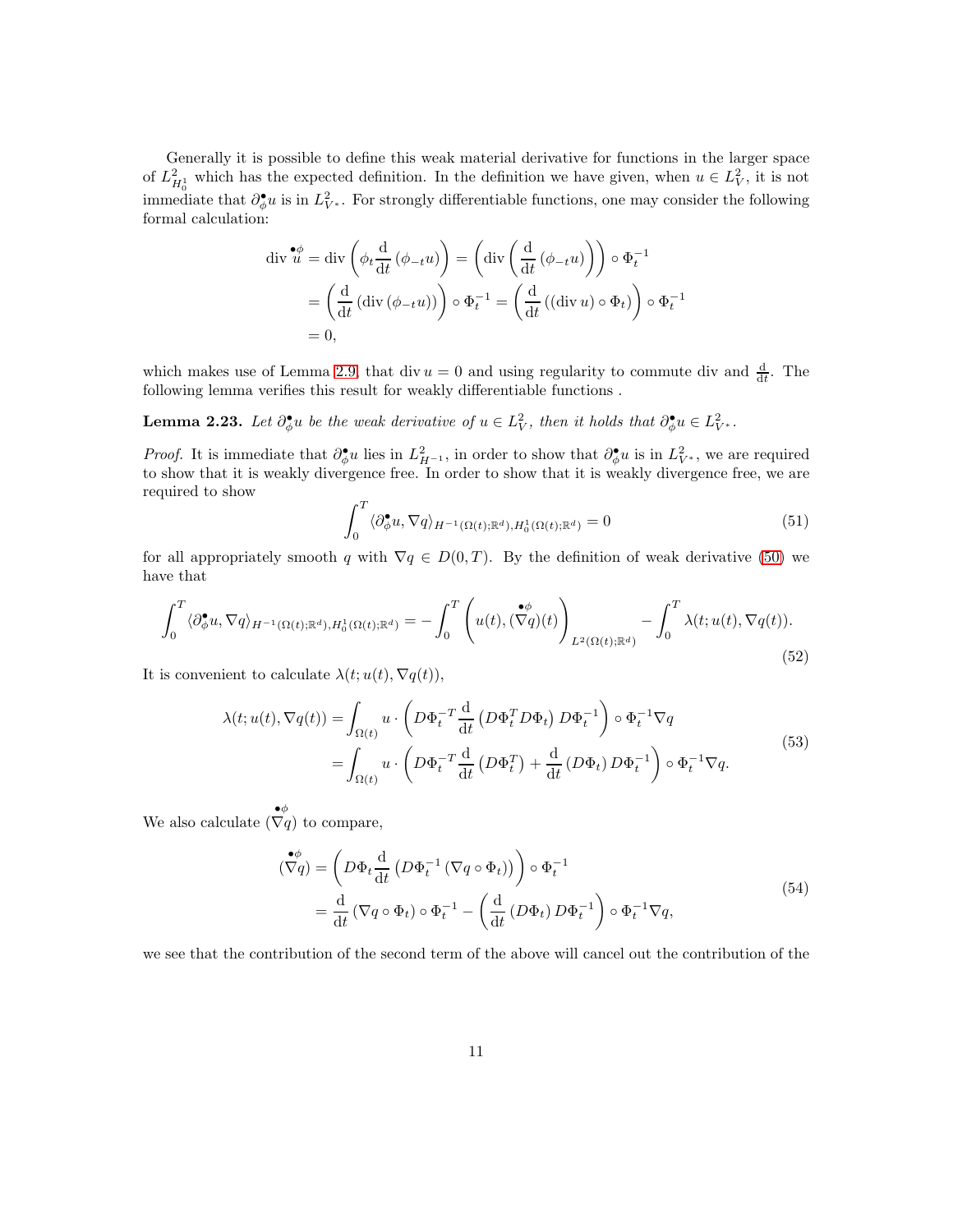second term of the final equality in [\(53\)](#page-10-0). We now calculate, for the remaining contribution of [\(54\)](#page-10-1)

$$
\frac{\mathrm{d}}{\mathrm{d}t} \left( \nabla q \circ \Phi_t \right) \circ \Phi_t^{-1} = \frac{\mathrm{d}}{\mathrm{d}t} \left( D \Phi_t^{-T} \nabla \left( q \circ \Phi_t \right) \right) \circ \Phi_t^{-1}
$$
\n
$$
= \left( \frac{\mathrm{d}}{\mathrm{d}t} \left( D \Phi_t^{-T} \right) \nabla \left( q \circ \Phi_t \right) + D \Phi_t^{-T} \frac{\mathrm{d}}{\mathrm{d}t} \nabla \left( q \circ \Phi_t \right) \right) \circ \Phi_t^{-1} \tag{55}
$$
\n
$$
= \left( \frac{\mathrm{d}}{\mathrm{d}t} \left( D \Phi_t^{-T} \right) D \Phi_t^{T} \nabla q + D \Phi_t^{-T} \frac{\mathrm{d}}{\mathrm{d}t} \nabla \left( q \circ \Phi_t \right) \right) \circ \Phi_t^{-1}.
$$

We see the contribution of the first term in the final equality of the above will cancel out with the first term of [\(53\)](#page-10-0). We are now left to handle the remaining term,

$$
\left(D\Phi_t^{-T}\frac{d}{dt}\nabla(q\circ\Phi_t)\right)\circ\Phi_t^{-1} = \left(D\Phi_t^{-T}\nabla\frac{d}{dt}(q\circ\Phi_t)\right)\circ\Phi_t^{-1}
$$

$$
=\nabla\left(\frac{d}{dt}(q\circ\Phi_t)\circ\Phi_t^{-1}\right),\tag{56}
$$

where we are able to swap the order of  $\frac{d}{dt}$  and  $\nabla$  by the smoothness of  $q \circ \Phi_t$  and we have made use of the fact that  $\nabla (f \circ \Phi_t^{-1}) = (D\Phi_t^{-T} \nabla f) \circ \Phi_t^{-1}$ . We have therefore shown that

$$
\int_0^T \langle \partial_{\phi}^{\bullet} u, \nabla q \rangle_{H^{-1}(\Omega(t); \mathbb{R}^d), H_0^1(\Omega(t); \mathbb{R}^d)} = -\int_0^T \left( u(t), \nabla \left( \frac{\mathrm{d}}{\mathrm{d}t} \left( q \circ \Phi_t \right) \circ \Phi_t^{-1} \right) \right)_{L^2(\Omega(t); \mathbb{R}^d)},\tag{57}
$$

where, since  $u(t)$  is divergence free for a.e.  $t \in (0, T)$  in the sense of [\(19\)](#page-4-2).

### <span id="page-11-0"></span>2.5 Solution space

Having the concept of Gelfand triple of evolving Hilbert spaces and weak material derivative, we can now define the solution space, following the general concept presented in [\[4,](#page-25-1) Section 2.5].

Definition 2.24 (Solution space). The solution space is defined by

$$
W(V, V^*) := \{ u \in L^2_V : \partial_{\phi}^{\bullet} u \in L^2_{V^*} \}
$$
\n
$$
(58)
$$

 $\Box$ 

and it is endowed with the inner product

<span id="page-11-2"></span>
$$
(u,v)_{W(V,V^*)} := \int_0^T (u(t),v(t))_{V(t)} + \int_0^T (\partial_{\phi}^{\bullet} u(t), \partial_{\phi}^{\bullet} v(t))_{V^*(t)}.
$$
\n(59)

In order to prove properties of the solution space, we will connect it with the standard Sobolev-Bochner space on the fixed domain, that is defined by

$$
\mathcal{W}(V_0, V_0^*) := \{ v \in L^2(0, T; V_0) : v' \in L^2(0, T; V_0^*) \},\tag{60}
$$

where the weak derivative  $v'$  of  $v$  is defined by

<span id="page-11-1"></span>
$$
\int_0^T \langle v', \eta \rangle_{H^{-1}(\Omega_0; \mathbb{R}^d), H_0^1(\Omega_0; \mathbb{R}^d)} = -\int_0^T \left( u, \frac{d}{dt} \eta \right)_{L^2(\Omega_0; \mathbb{R}^d)} \quad \forall \eta \in C^1(0, T; H_0^1(\Omega_0; \mathbb{R}^d)).
$$
 (61)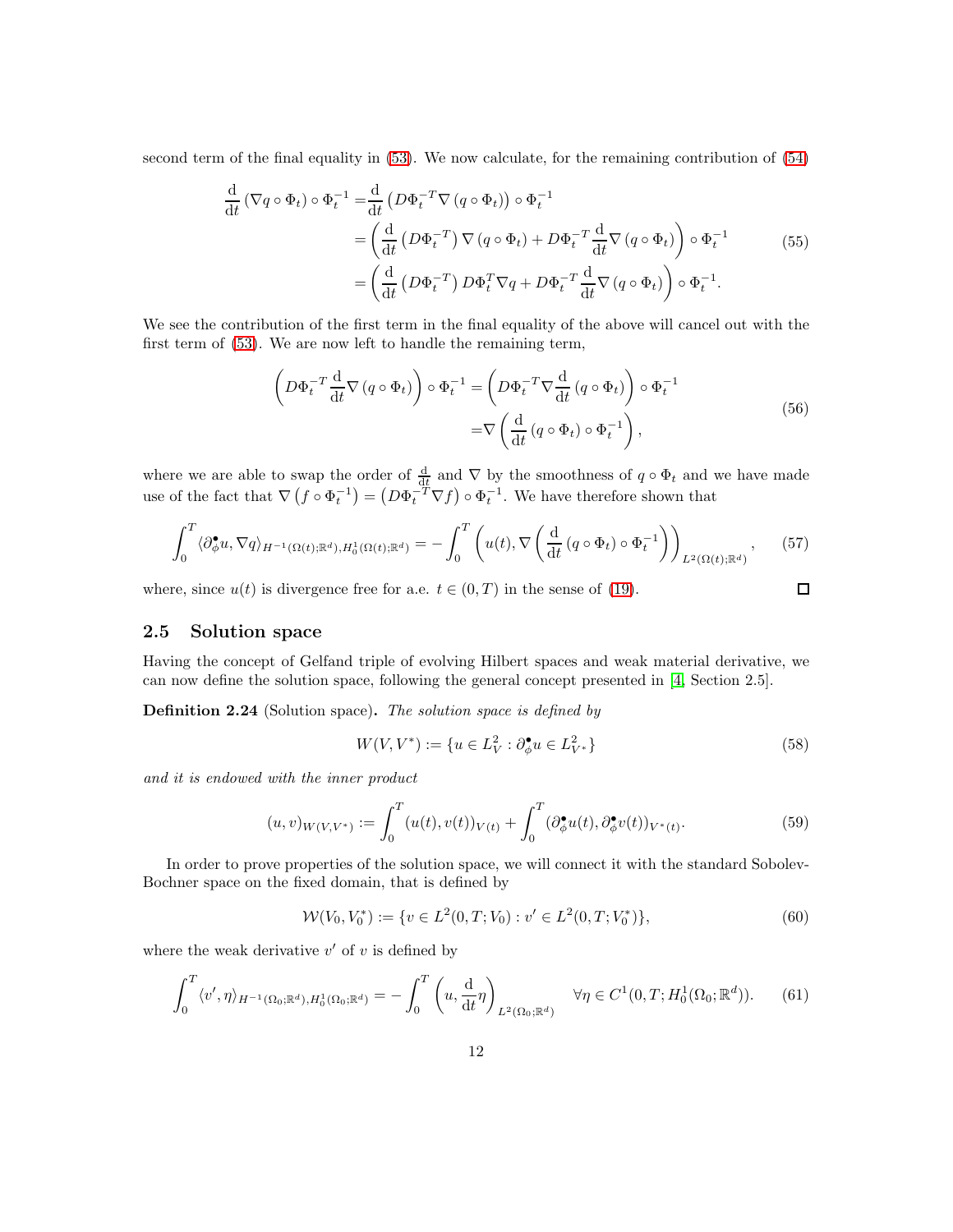<span id="page-12-1"></span>**Proposition 2.25.** There is an evolving space equivalence between  $W(V, V^*)$  and  $W(V_0, V_0^*)$  in the sense:

$$
v \in W(V, V^*) \quad \text{if and only if} \quad \phi_{-(\cdot)}v(\cdot) \in \mathcal{W}(V_0, V_0^*)
$$
\n
$$
(62)
$$

and there are  $C_1, C_2 > 0$  such that

$$
C_1 \|\phi_{-(\cdot)} v(\cdot)\|_{\mathcal{W}(V_0, V_0^*)} \le \|v\|_{W(V, V^*)} \|\le C_2 \|\phi_{-(\cdot)} v(\cdot)\|_{\mathcal{W}(V_0, V_0^*)}
$$
(63)

for all  $v \in W(V, V^*)$ .

*Proof.* Let  $\tilde{u} \in W(V, V^*)$ , we wish to show  $\phi_{-(\cdot)}\tilde{u}(\cdot) \in W(V_0, V_0^*)$ . By Proposition [2.17](#page-7-1) and definition of  $L^2_V$ , it follows  $\phi_{-(\cdot)}\tilde{u}(\cdot) \in L^2(0,T;V_0)$ . We want to show that  $(\phi_{-t}\tilde{u}(t))'$  exists as a weak derivative in  $L^2(0,T;V_0^*)$  in the sense of [\(61\)](#page-11-1).

For test function  $\eta \in C^1(0,T; H_0^1(\Omega_0;\mathbb{R}^d))$ , we wish to calculate

$$
\int_0^T \int_{\Omega_0} \phi_{-t} \tilde{u} \cdot \frac{d}{dt} \eta \tag{64}
$$

and show it is appropriately bounded. We have, from the weak differentiability of  $\tilde{u}$  that

<span id="page-12-0"></span>
$$
\int_0^T \langle \partial_{\phi}^{\bullet} \tilde{u}, \phi_{-t}^* \eta \rangle_{H^{-1}(\Omega(t); \mathbb{R}^d), H_0^1(\Omega(t); \mathbb{R}^d)} = -\int_0^T \int_{\Omega(t)} \tilde{u} \cdot (\phi_{-t}^{\bullet \phi} \eta) - \int_0^T \lambda(t; \tilde{u}, \phi_{-t}^* \eta). \tag{65}
$$

From the definition of  $\phi_{-t}^*$  and the product rule on the derivative  $\frac{d}{dt}$ , we have that

$$
\begin{aligned}\n\phi_{-t}^{\phi} \eta &= D \Phi_t^{-T} \circ \Phi_t^{-1} \left( \frac{\mathrm{d}}{\mathrm{d}t} \eta \right) \circ \Phi_t^{-1} + \left( D \Phi_t^{-T} \circ \Phi_t^{-1} \right) \eta \circ \Phi_t^{-1},\n\end{aligned} \tag{66}
$$

where we calculate

$$
\left(D\Phi_t^{-T}\circ\Phi_t^{-1}\right)\eta\circ\Phi_t^{-1} = \left(D\Phi_t\frac{\mathrm{d}}{\mathrm{d}t}\left(D\Phi_t^{-1}D\Phi_t^{-T}\right)D\Phi_t^{T}\right)\circ\Phi_t^{-1}\phi_{-t}^*\eta. \tag{67}
$$

Furthermore, it is possible to calculate

$$
D\Phi_t \frac{\mathrm{d}}{\mathrm{d}t} \left( D\Phi_t^{-1} \right) = -\frac{\mathrm{d}}{\mathrm{d}t} \left( D\Phi_t \right) D\Phi_t^{-1},\tag{68}
$$

from this, one may see that

$$
D\Phi_t \frac{\mathrm{d}}{\mathrm{d}t} \left( D\Phi_t^{-1} D\Phi_t^{-T} \right) D\Phi_t^T = -D\Phi_t^{-T} \frac{\mathrm{d}}{\mathrm{d}t} \left( D\Phi_t^T D\Phi_t \right) D\Phi_t^{-1},\tag{69}
$$

notice that this is effectively negative the integrand of  $\lambda(\cdot;\cdot,\cdot)$ . Making use of this in [\(65\)](#page-12-0), one has that

$$
\int_0^T \langle \partial_{\phi}^{\bullet} \tilde{u}, \phi_{-t}^* \eta \rangle_{H^{-1}(\Omega(t); \mathbb{R}^d), H_0^1(\Omega(t); \mathbb{R}^d)} = -\int_0^T \int_{\Omega(t)} \tilde{u} \cdot D\Phi_t^{-T} \circ \Phi_t^{-1} \left(\frac{d}{dt} \eta\right) \circ \Phi_t^{-1}
$$
\n
$$
= -\int_0^T \int_{\Omega_0} \phi_{-t} \tilde{u} \cdot \frac{d}{dt} \eta,
$$
\n(70)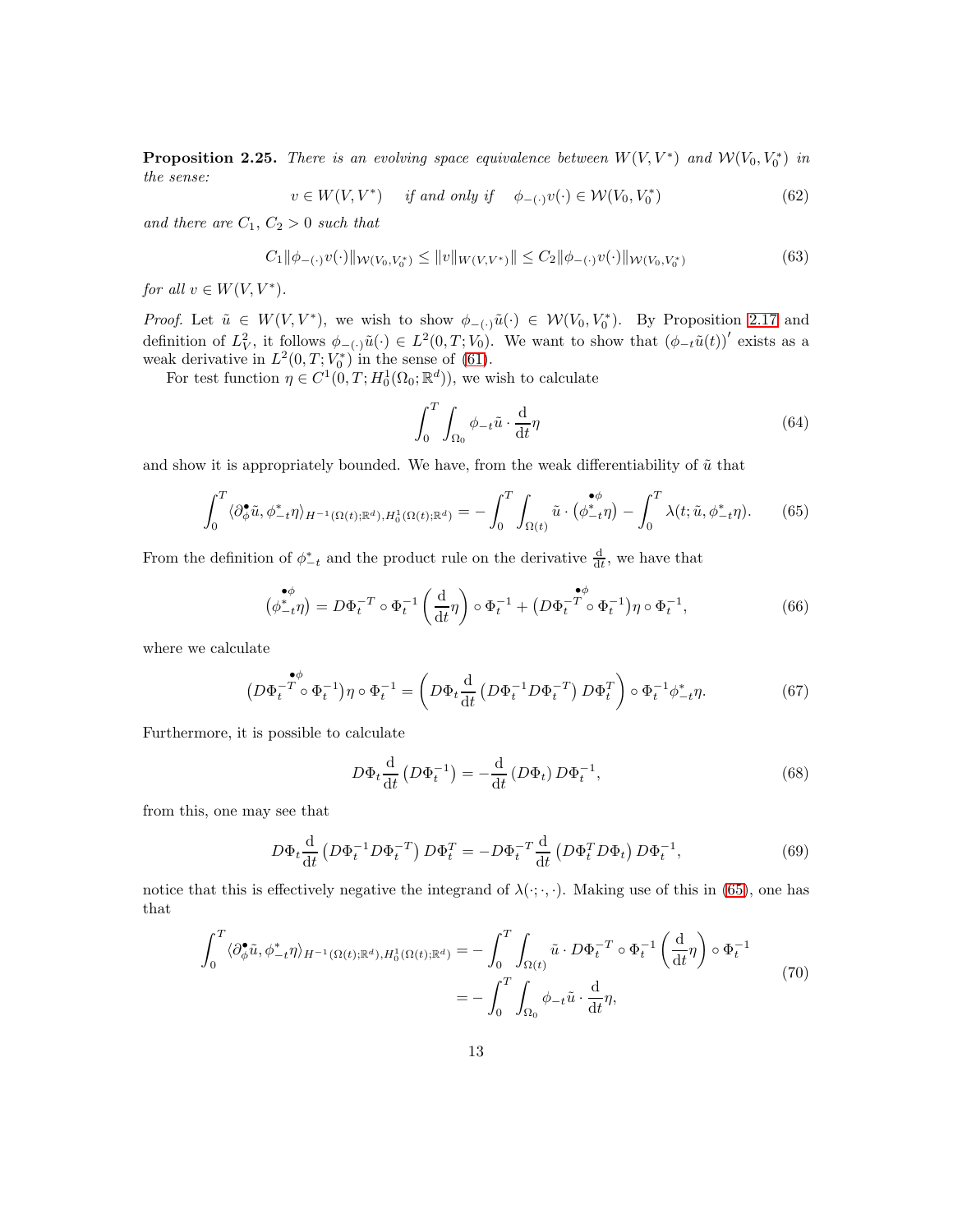which shows, by recalling the definition of weak derivative on a stationary domain [\(61\)](#page-11-1), that  $\phi_{-t}\tilde{u}$ has weak derivative. In particular, for a.e. t, the weak derivative exists as an element of  $V_0^*$  and is given by

<span id="page-13-0"></span>
$$
\left(\phi_{-t}\tilde{u}\right)' = \phi_{-t}\partial_{\phi}^{\bullet}\tilde{u}.\tag{71}
$$

This has shown that  $(\phi_{-t}\tilde{u})'$  exists in  $L^2(0,t;V_0^*)$ , and the formula [\(71\)](#page-13-0) demonstrates that there is  $C > 0$  such that

$$
\|\phi_{-(\cdot)}\tilde{u}(\cdot)\|_{\mathcal{W}(V_0, V_0^*)} \le C \|\tilde{u}\|_{W(V, V^*)}.
$$
\n(72)

Now we let  $u \in \mathcal{W}(V_0, V_0^*)$  and want to show  $\phi_{(\cdot)}u(\cdot) \in W(V, V^*)$ . By Proposition [2.17,](#page-7-1) it follows that  $\phi(\cdot)u(\cdot) \in L^2_V$ . We want to show that  $\partial_{\phi}^{\bullet}(\phi_t u)$  exists as a weak derivative in  $L^2_{V^*}$ .

For test functions  $\eta \in D(0,T)$ , we have that

$$
\int_0^T \left( \phi_t u, \stackrel{\bullet \phi}{\eta} \right)_{H(t)} = \int_0^T \int_{\Omega(t)} \left( D\Phi_t u \right) \circ \Phi_t^{-1} \cdot \left( D\Phi_t \frac{d}{dt} \left( D\Phi_t^{-1} \eta \circ \Phi_t \right) \right) \circ \Phi_t^{-1}
$$
\n
$$
= \int_0^T \int_{\Omega_0} u \cdot \left( D\Phi_t^T D\Phi_t \frac{d}{dt} \left( D\Phi_t^{-1} \eta \circ \Phi_t \right) \right). \tag{73}
$$

<span id="page-13-1"></span>As in the previous part of this proof, we wish to transform the above so that it is  $u$  multiplied against the derivative of something times  $\eta \circ \Phi_t$ , this is so that we may use that u has weak derivative on the stationary domain. In light of this, it is convenient to note that

<span id="page-13-2"></span>
$$
\frac{\mathrm{d}}{\mathrm{d}t} \left( D\Phi_t^T \eta \circ \Phi_t \right) = D\Phi_t^T D\Phi_t \frac{\mathrm{d}}{\mathrm{d}t} \left( D\Phi_t^{-1} \eta \circ \Phi_t \right) + \frac{\mathrm{d}}{\mathrm{d}t} \left( D\Phi_t^T D\Phi_t \right) D\Phi_t^{-1} \eta \circ \Phi_t,\tag{74}
$$

which is a consequence of the product rule. Combining [\(73\)](#page-13-1) and [\(74\)](#page-13-2), one has that

$$
\int_0^T \left( \phi_t u, \stackrel{\bullet \phi}{\eta} \right)_{H(t)} = \int_0^T \int_{\Omega_0} u \cdot \left( \frac{\mathrm{d}}{\mathrm{d}t} \left( D \Phi_t^T \eta \circ \Phi_t \right) - \frac{\mathrm{d}}{\mathrm{d}t} \left( D \Phi_t^T D \Phi_t \right) D \Phi_t^{-1} \eta \circ \Phi_t \right). \tag{75}
$$

Applying the definition of the weak derivative on a stationary domain [\(61\)](#page-11-1) with test function  $D\Phi_t^T \eta \circ \Phi_t$ , one has

$$
\int_0^T \left( \phi_t u, \stackrel{\bullet \phi}{\eta} \right)_{H(t)} = - \int_0^T \langle u', (D\Phi_t^T \eta \circ \Phi_t) \rangle_{V_0^*, V_0} - \int_0^T \int_{\Omega_0} u \cdot \frac{d}{dt} (D\Phi_t^T D\Phi_t) D\Phi_t^{-1} \eta \circ \Phi_t
$$
\n
$$
= - \int_0^T \langle u', (D\Phi_t^T \eta \circ \Phi_t) \rangle_{V_0^*, V_0} - \int_0^T \lambda(t; \phi_t u, \eta)
$$
\n(76)

where we have used that  $\phi_t^* \eta := D \Phi_t^T \eta \circ \Phi_t$ . Therefore, by recalling the definition of a weak derivative [\(50\)](#page-9-0), one may conclude that for a.e t, as an element of  $V(t)^*$ ,

<span id="page-13-3"></span>
$$
\partial_{\phi}^{\bullet}(\phi_t u) = \phi_t(u'). \tag{77}
$$

This has shown that  $\partial_{\phi}^{\bullet}(\phi_t u)$  exists in  $L^2_{V^*}$ , and the formula [\(77\)](#page-13-3) demonstrates that there is  $C > 0$  such that

$$
\|\phi(\cdot)u(\cdot)\|_{W(V,V^*)} \le C \|u\|_{\mathcal{W}(V_0,V_0^*)}.\tag{78}
$$

□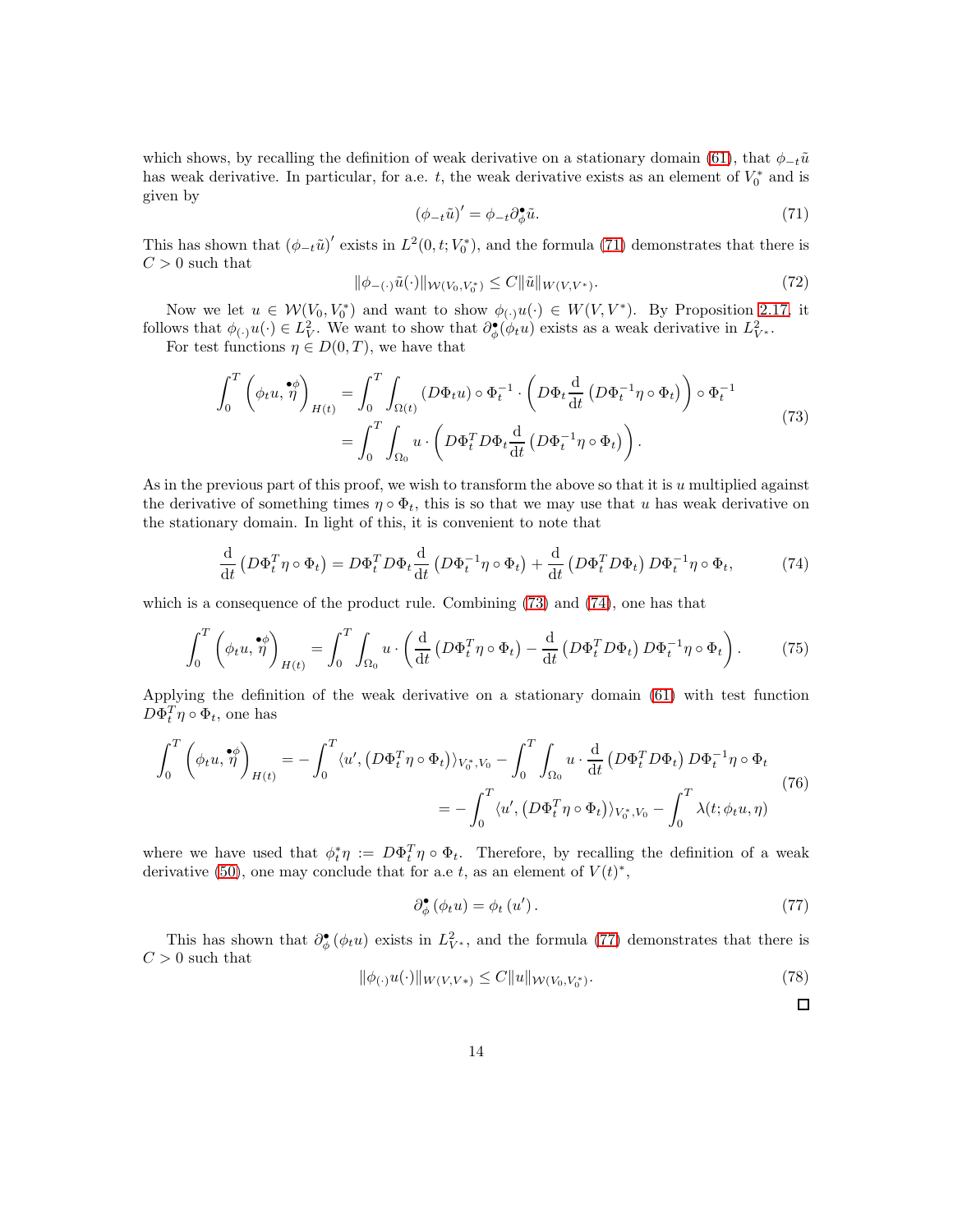**Remark 2.26.** We note that the above proof is very different to the result which appears in the abstract work of  $\vert 4 \vert$ , however the result still shows a moving space equivalence. In the abstract setting of [\[4\]](#page-25-1), the transformations satisfy the condition that  $T_t := \phi_t^* \phi_t$  takes  $H_0$  to  $H_0$ . This is not the case with the definition of  $\phi_t^*$  which appears in this work. The transformations considered by [\[5\]](#page-25-2) which are applications of the theory of [\[4\]](#page-25-1) are 'orthogonal' in the sense that  $\phi_t^* = \phi_{-t}$ . In this setting, one could potentially change the definition of  $\phi_t^*$  to achieve  $\phi_t^* \phi_t : H_0 \to H_0$ , however one may then lose the ability to write down a meaningful interpretation of  $\phi_t^*$ .

We further comment that this appears to be the only place where a significant difference appears due to the different definitions of  $\phi^*_t$  between the works.

An immediate corollary of Proposition [2.25](#page-12-1) is the following.

Corollary 2.27. The solution space  $W(V, V^*)$  with inner product [\(59\)](#page-11-2) is a Hilbert space.

Furthermore, by application of [\[4,](#page-25-1) Lemma 2.35] we have:

**Lemma 2.28.** The embedding  $W(V, V^*) \subset C_H^0$  holds, that is, for any  $t \in (0, T)$  and  $u \in W(V, V^*)$ the map  $t \mapsto u(t)$  is well defined.

This lemma also allows us to define the linear subspace

$$
W_0(V, V^*) := \{ u \in W(V, V^*) : u(0) = 0 \},\tag{79}
$$

<span id="page-14-0"></span>which is also a Hilbert space.

### 3 Well-posedness result

To prove well-posedness, we follow the general setting presented in [\[4,](#page-25-1) Section 4] which relies on the application of the Banach-Nečas-Babuška Theorem. The form considered in [\[4\]](#page-25-1) is given in an operator formulation as

<span id="page-14-1"></span>
$$
L\partial_{\phi}^{\bullet}u + Au + \Lambda u = f \text{ in } L^2_{V^*},
$$
  

$$
u(0) = u_0 \in H_0,
$$
 (P)

where  $L: L^2_{V^*} \to L^2_{V^*}$  and  $A, \Lambda: L^2_{V} \to L^2_{V^*}$ . We compare  $(\mathbf{P})$  $(\mathbf{P})$  $(\mathbf{P})$  and our problem to see that for each  $t \in (0, T)$  and any  $v \in W(V, V^*)$ ,

$$
(\Lambda v)(t) := \left( D\Phi_t^{-T} \frac{d}{dt} \left( D\Phi_t^T D\Phi_t \right) D\Phi_t^{-1} \right) \circ \Phi_t^{-1} v(t), \tag{80}
$$

$$
(Av)(t) := -\Delta v(t) + ((V(t) - w(t)) \cdot \nabla) v(t) - \left( D \Phi_t \frac{d}{dt} \left( D \Phi_t^{-1} \right) \right) \circ \Phi_t^{-1} v - (\Lambda v)(t), \tag{81}
$$

$$
L := \mathrm{Id}_{L^2_{V^*}} \,. \tag{82}
$$

This arises from comparing [\(1.2\)](#page-3-2) with ([P](#page-14-1)), making use of the characterisation of  $\partial_{\phi}^{\bullet}$  noted in [\(44\)](#page-8-4). With these operators in mind, we give the definition of the following bilinear forms.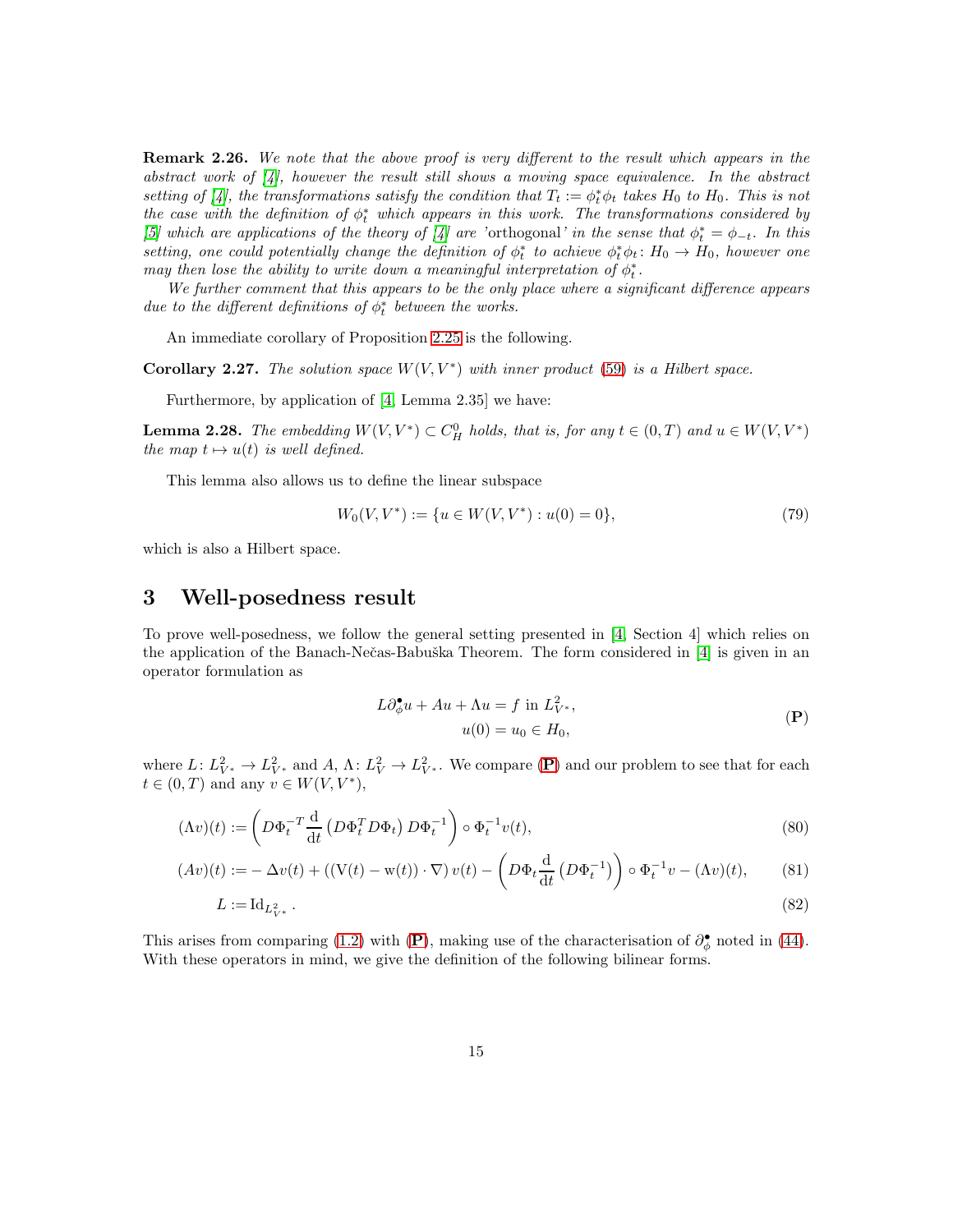**Definition 3.1.** For each  $t \in (0, T)$  we define

$$
l(t; \cdot, \cdot) \colon V^*(t) \times V(t) \to \mathbb{R},\tag{83}
$$

$$
a(t; \cdot, \cdot) \colon V(t) \times V(t) \to \mathbb{R},\tag{84}
$$

by

$$
l(t;u,v) := \langle u, v \rangle_{V(t)^*, V(t)} \quad \forall u \in V^*(t), v \in V(t), \tag{85}
$$

$$
a(t; u, v) := (u, v)_{V(t)} - (u, v)_{H(t)} + (((V - w) \cdot \nabla) u, v)_{H(t)}
$$
\n(86)

$$
-\left(\left(D\Phi_t\frac{\mathrm{d}}{\mathrm{d}t}\left(D\Phi_t^{-1}\right)\right)\circ\Phi_t^{-1}u,v\right)_{H(t)}-\lambda(t;u,v)\quad\forall u,v\in V(t)
$$

where we also recall the definition for  $\lambda(t; \cdot, \cdot)$  as given in [\(48\)](#page-9-1).

We now require some assumptions on V to show appropriate properties of the bilinear form  $\alpha$ for the well-posedness of our system.

<span id="page-15-0"></span>Assumption 3.2. Assume that V satisfies one of the following:

- $V \circ \Phi_{(\cdot)} \in L^{\infty}(0,T; L^p(\Omega_0)),$  where  $p \geq d$  and  $\text{div } V = 0$  weakly;
- $V \circ \Phi_{(.)} \in L^{\infty}(0,T; L^{\infty}(\Omega_0)).$

These conditions are required to show the final point of the following Proposition, which gives the properties on the bilinear forms. It is worth mentioning that the edge case  $V = w$  satisfies this assumption as does, for  $d = 2$ , the case  $V = u$ , where u is the solution to our parabolic problem. This case may be of interest when considering a moving domain Navier–Stokes problem.

<span id="page-15-2"></span>**Proposition 3.3.** The bilinear forms a,  $\lambda$  and l satisfy the following conditions:

1. The maps

$$
t \mapsto a(t; u(t), v(t)) \quad \forall u, v \in L^2_V,
$$
\n
$$
(87)
$$

$$
t \mapsto \lambda(t; u(t), v(t)) \quad \forall u, v \in L_H^2,
$$
\n
$$
(88)
$$

$$
t \mapsto l(t; u(t), v(t)) \quad \forall (u, v) \in L^2_{V^*} \times L^2_V \tag{89}
$$

are measurable.

- 2. The bilinear forms  $a, \lambda$  and l are bounded uniformly in t.
- 3. There is  $C_1, C_2 > 0$  such that for any  $t \in (0, T), u \in V(t)$ ,

<span id="page-15-1"></span>
$$
a(t, u, u) \ge C_1 \|u\|_{V(t)}^2 - C_2 \|u\|_{H(t)}^2.
$$
\n(90)

Proof. Part 1: The measurability of the maps are clear from inspection.

Part 2: The boundedness for l follows from inspection. For the boundedness of  $\lambda$ , on appeals to the fact that  $\Phi_t$  is regular in time and space. In order to see that a is bounded, besides the term  $((V – w) · ∇) u · v$ , the boundedness is clear. For this problematic term, it is sufficient to only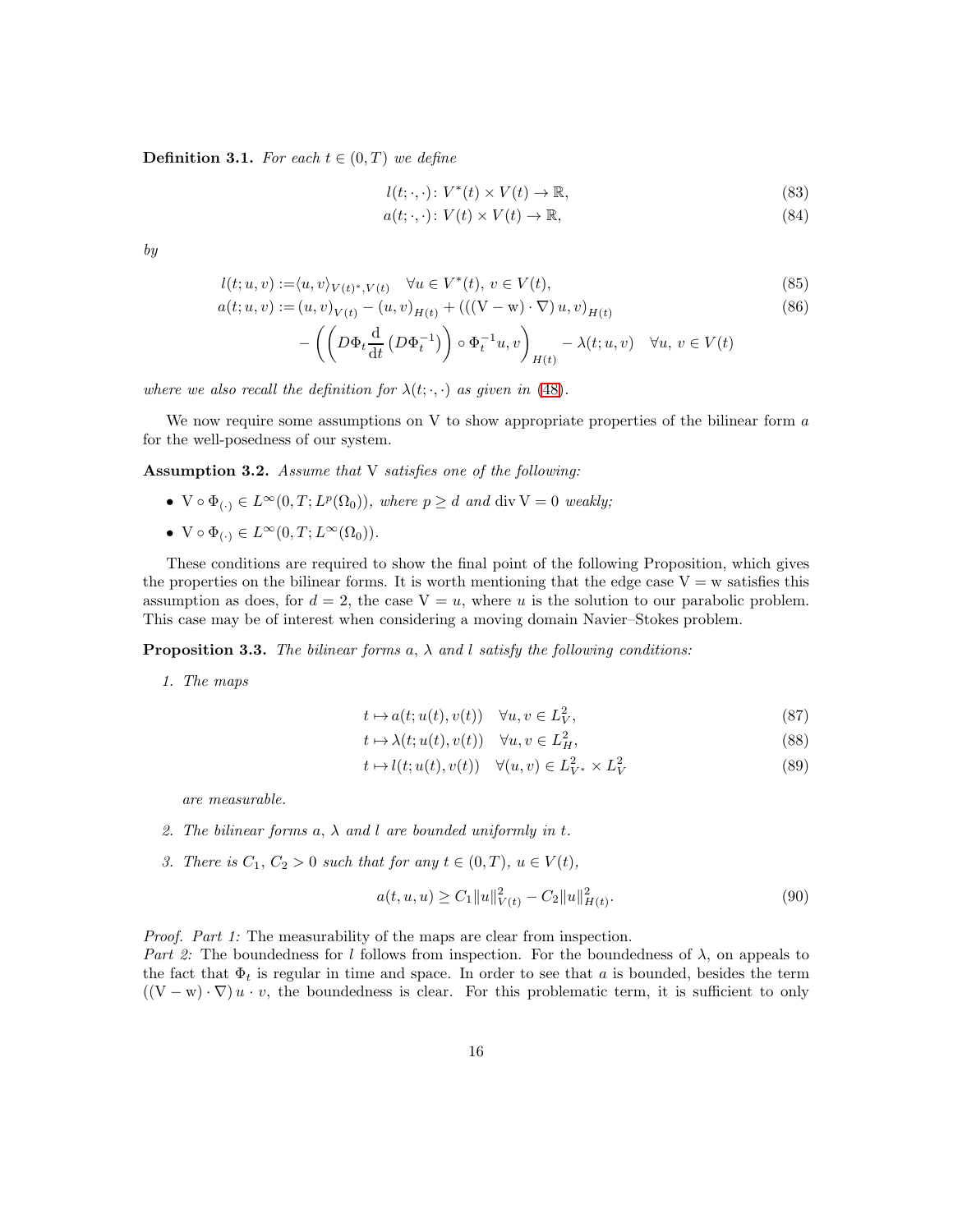consider the contribution due to V since we are assuming w to be regular in space and time. The minimal assumption in Assumption [3.2](#page-15-0) is that  $V \circ \Phi_{(\cdot)} \in L^{\infty}(0,T; L^p(\Omega_0))$  for  $p \geq d$ , therefore

$$
\int_{\Omega(t)} \left( V(t) \cdot \nabla \right) u \cdot v \leq ||V(t)||_{L^p(\Omega(t))} ||u||_{V(t)} ||v||_{L^{p^*}(\Omega(t))},
$$

where  $\frac{1}{p} + \frac{1}{p^*} = 1$  and  $p \ge d$ . By Sobolev embedding, we see that there is  $C > 0$  such that

$$
||v||_{L^{p^*}(\Omega(t))} \leq C||v||_{V(t)}
$$

which shows boundedness of a.

Part 3: For the weaker coercivity condition [\(90\)](#page-15-1), we note that the difficulty is again focused on V. We consider in two parts, as in Assumption [3.2,](#page-15-0) if div  $V = 0$ , an integration by parts argument demonstrates that  $(((V - w) \cdot \nabla)u, u)_{H(t)} = 0$ , from which the result follows by the boundedness of the lower order terms in  $H(t)$ , giving

$$
C_1 = 1
$$
 and  $C_2 = 1 + \sup_{t \in (0,T)} \left( ||\lambda(t)||_{op} + ||D\Phi_t \frac{d}{dt} D\Phi_t^{-1}||_{L^{\infty}(\Omega(t))} \right)$ .

In the case that div  $V \neq 0$ , the result follows by Hölder inequality, where one estimates

$$
\int_{\Omega(t)} \left( V(t) \cdot \nabla \right) u \cdot u \leq \| V(t) \|_{L^{\infty}(\Omega(t))} \| u \|_{V(t)} \| u \|_{H(t)} \leq \left( \frac{\epsilon}{2} \| u \|_{V(t)}^2 + \| V(t) \|_{L^{\infty}(\Omega(t))}^2 \frac{1}{2\epsilon} \| u \|_{H(t)}^2 \right),
$$

for which we may take  $\epsilon > 0$  appropriately small, giving

$$
C_1 = 1 - \frac{\epsilon}{2} \text{ and } C_2 = 1 + \sup_{t \in (0,T)} \left( \| \lambda(t) \|_{op} + \| D\Phi_t \frac{d}{dt} D\Phi_t^{-1} \|_{L^{\infty}(\Omega(t))} + \frac{1}{2\epsilon} \| V(t) \|_{L^{\infty}(\Omega(t))}^2 \right).
$$

With the bilinear forms defined and their properties given, we may state the abstract problem we wish to solve.

<span id="page-16-0"></span>**Problem 3.4.** Given  $f \in L^2_{V^*}$   $u_0 \in H_0$ , find  $u \in W(V, V^*)$  such that  $u|_{t=0} = u_0$ 

$$
\int_0^T l(t; \partial_{\phi}^{\bullet} u(t), v(t)) + a(t; u(t), v(t)) + \lambda(t; u(t), v(t)) dt = \langle f, v \rangle_{L^2_{V^*}, L^2_V} \quad \forall v \in L^2_V.
$$
 (91)

A standard method is to seek this  $u$  such that it has decomposition:

<span id="page-16-2"></span>
$$
u(t) = \tilde{u}(t) + \tilde{y}(t),\tag{92}
$$

where  $\tilde{u} \in W_0(V, V^*)$  and  $\tilde{y} = \phi_{(\cdot)}y$ , for  $y \in \mathcal{W}(V_0, V_0^*)$  with  $y(0) = u(0)$ , which may potentially be chosen as the solution of an appropriate PDE, say a parabolic Stokes equation on  $\Omega_0$ . It is then clear that by relabelling it sufficient to seek  $u \in W_0(V, V^*)$ .

<span id="page-16-1"></span>**Problem 3.5.** Given  $f \in L^2_{V^*}$   $u_0 \in H_0$ , find  $u \in W_0(V, V^*)$  such that

$$
\int_0^T l(t; \partial_{\phi}^{\bullet} u(t), v(t)) + a(t; u(t), v(t)) + \lambda(t; u(t), v(t)) \mathrm{d}t = \langle \tilde{f}, v \rangle_{L^2_{V^*}, L^2_V} \quad \forall v \in L^2_V,
$$
 (93)

where

$$
\langle \tilde{f}, v \rangle_{L^2_{V^*}, L^2_V} := \langle f, v \rangle_{L^2_{V^*}, L^2_V} - \int_0^T \left( l\left(t; \partial_{\phi}^{\bullet} \tilde{y}(t), v(t) \right) + a\left(t; \tilde{y}(t), v(t) \right) + \lambda\left(t; \tilde{y}(t), v(t) \right) \right) dt. \tag{94}
$$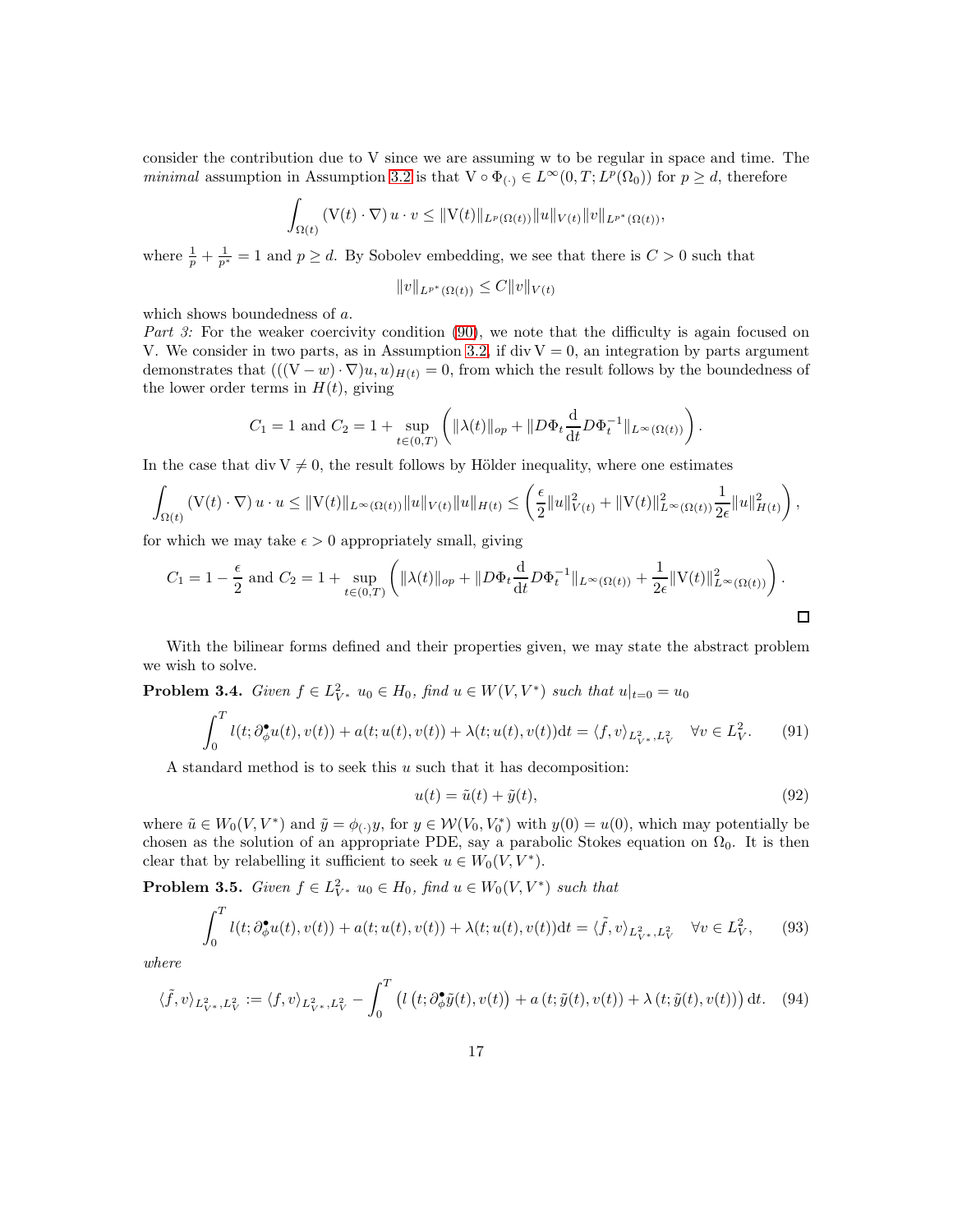Our well-posedness, as in [\[4\]](#page-25-1), follows from an application of the Banach-Nečas-Babuška theorem. The theorem is given as:

<span id="page-17-2"></span>**Theorem 3.6** (Banach-Nečas-Babuška Theorem). Let X be a Banach space and Y be a reflexive Banach space. Let  $B \in \mathcal{L}(X \times Y; \mathbb{R})$  and  $F \in Y^*$ . Then there is a unique  $u_F \in X$  such that

$$
B(u_F, v) = F(v) \text{ for all } v \in Y \tag{95}
$$

if and only if

<span id="page-17-0"></span>
$$
\exists \alpha > 0 : \forall u \in X, \sup_{v \in Y} \frac{B(u, v)}{\|v\|_{Y}} \ge \alpha \|u\|_{X},\tag{96}
$$

<span id="page-17-1"></span>
$$
\forall v \in Y, \ (\forall u \in X, \ B(u, v) = 0) \implies v = 0. \tag{97}
$$

A proof of this may be found in [\[19\]](#page-26-13). We use this theorem because in our weak formulation, the space we seek the solution in will be different from our test space.

To show the well-posedness of Problem [3.4,](#page-16-0) it is sufficient to show conditions [\(96\)](#page-17-0) and [\(97\)](#page-17-1). Thanks to the properties of the bilinear forms shown in Proposition [3.3,](#page-15-2) the following proposition holds. The following two results are taken from [\[4\]](#page-25-1), appearing as Lemmas 4.3 and 4.4. To prove the results in our setting, one is required to make a minor notational adjustment to account for the fact we are working with bilinear forms, rather than operators.

<span id="page-17-3"></span>**Proposition 3.7.** For all  $v \in W_0(V, V^*)$ , there is an  $\eta_v \in L^2_V$  and  $C > 0$  such that

$$
\int_0^T l(t; v(t), \eta_v(t)) + a(t; v(t), \eta_v(t)) + c(t; v(t), \eta_v(t)) \ge C ||v||_{W(V, V^*)} ||\eta_v||_{L^2_V}.
$$
 (98)

<span id="page-17-4"></span>**Proposition 3.8.** Given  $v \in L^2_V$ , suppose that

$$
\int_0^T l(t; \partial_{\phi}^{\bullet} \eta(t), v(t)) + a(t; \eta(t), v(t)) + \lambda(t; \eta(t), v(t)) \mathrm{d}t = 0 \tag{99}
$$

for all  $\xi \in W_0(V, V^*)$ . Then  $v = 0$ .

<span id="page-17-5"></span>Theorem 3.9. There is a unique solution to Problem [3.4.](#page-16-0)

*Proof.* We apply Theorem [3.6](#page-17-2) to Problem [3.5](#page-16-1) with  $X = W_0(V, V^*)$ ,  $Y = L_V^2$  and

$$
B(u, v) := \int_0^T l(t; \partial_{\phi}^{\bullet} u(t), v(t)) + a(t; u(t), v(t)) + \lambda(t; u(t), v(t)) \mathrm{d}t.
$$
 (100)

Proposition [3.7](#page-17-3) demonstrates the condition in [\(96\)](#page-17-0) and in Proposition [3.8](#page-17-4) condition [\(97\)](#page-17-1) is shown. One may verify that  $\tilde{f} \in L^2_{V^*}$  since  $\tilde{y}$ , which appears in [\(92\)](#page-16-2) satisfies  $\tilde{y} \in W(V, V^*)$ . This gives us the  $\tilde{u} \in W_0(V, V^*)$ , thus by [\(92\)](#page-16-2), we recover  $u \in W(V, V^*)$  with  $u(0) = u_0$ .  $\Box$ 

This has given the existence of a weak solution to the parabolic Oseen equation in a moving domain in a pressure-free formulation.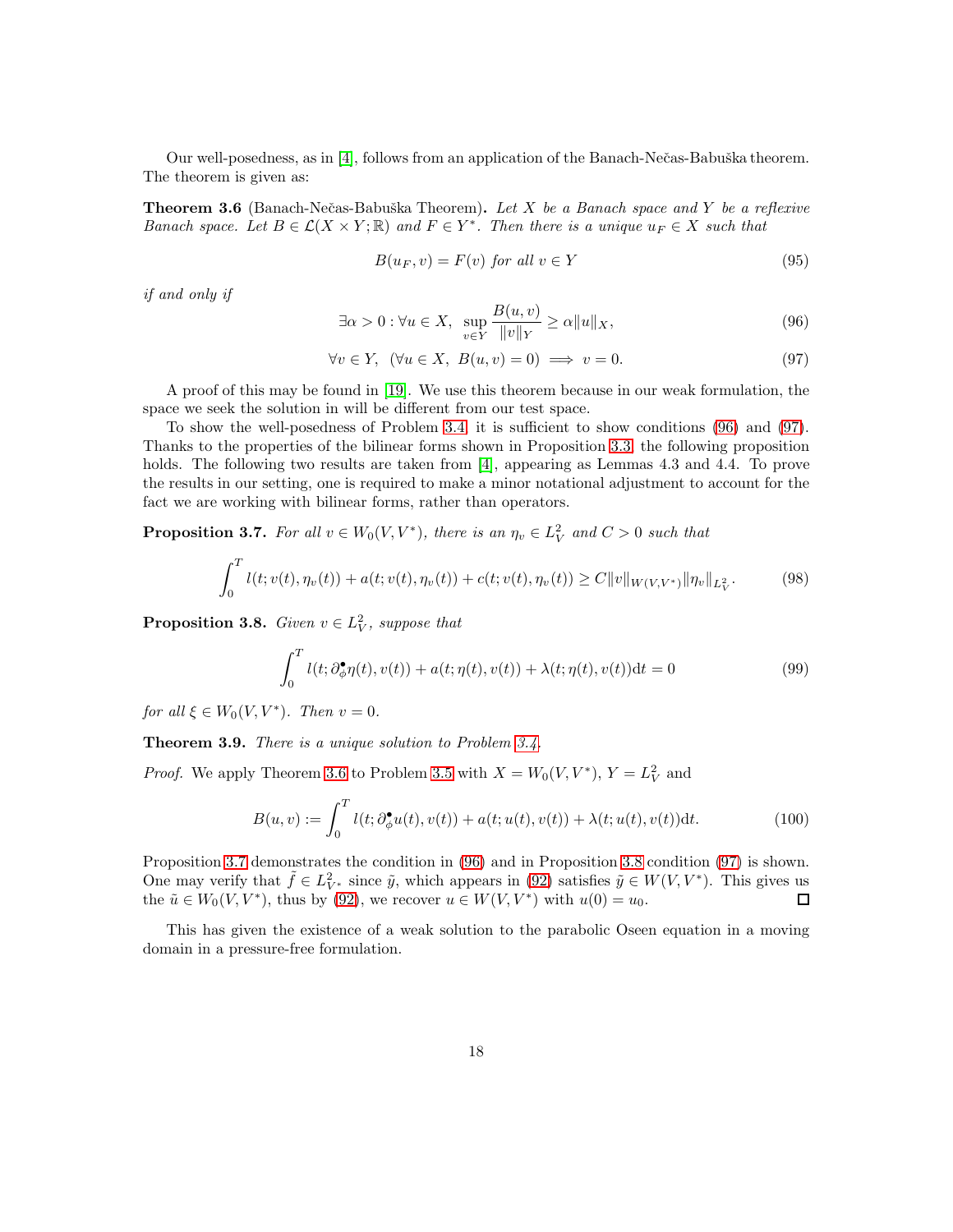### 3.1 Recovering a solution to the saddle point formulation

In the above analysis, we considered a pressure-free formulation of a parabolic Oseen equation. It is then natural to ask if there is a solution to the formulation with pressure. The answer to this question is given in the following corollary to Theorem [3.9.](#page-17-5)

**Corollary 3.10.** Given  $u_0 \in H_0$  and  $f \in L^2_{V^*}$  the problem to find  $(u, p)$  with  $u \in W(H^1, H^{-1})$ and  $p \circ \Phi_{(\cdot)} \in L^2(0,T; L^2_0(\Omega_0))$ , where  $L^2_0(\Omega_0)$  is the space of  $L^2(\Omega_0)$  functions with vanishing mean value, satisfying  $u|_{t=0} = u_0$ 

$$
\int_0^T l(t; \partial_{\phi}^{\bullet} u(t), v(t)) + a(t; u(t), v(t)) + \lambda(t; u(t), v(t)) + \int_{\Omega(t)} p(t) \operatorname{div} v(t) dt = \langle f, v \rangle_{L^2_{V^*}, L^2_V}, \tag{101}
$$

$$
\int_0^T \int_{\Omega(t)} q(t) \operatorname{div} u(t) = 0
$$

 $\forall v \in L_{H_0^1}^2$  and  $\forall q$  such that  $q \circ \Phi_{(\cdot)} \in L^2(0,T; L_0^2(\Omega_0))$  has a unique solution, where  $u = u_1$ .

The proof of the result follows almost identically to the proof of Theorem 5.1 in [\[51\]](#page-28-7), where one must make appropriate changes for the fact our domain moves. An outline of the proof relies on taking the solution  $u \in W(V, V^*)$  to Problem [3.4](#page-16-0) and grouping up all the terms involving u from [\(101\)](#page-18-1) as the linear operators  $\ell_u: L^2_{H^1_0} \to \mathbb{R}$  which satisfies

<span id="page-18-2"></span><span id="page-18-1"></span>
$$
\int_0^T \int_{\Omega(t)} p(t) \operatorname{div} v(t) = \ell_u(v) \quad \forall v \in L_{H_0^1}^2 \tag{103}
$$

and we note that  $\ell_u|_{L^2_V} = 0$ . From this, one uses an adaptation of de Rham's theorem to invert the linear operator in [\(103\)](#page-18-2). We refer the reader to Corollary 2.4 of [\[24\]](#page-26-14) for a precise statement of de Rham's theorem which roughly states that  $\nabla: L_0^2(\Omega(t)) \to \{g \in H^{-1}(\Omega(t)) : g|_{V(t)} = 0\}$  is an isomorphism for each  $t \in (0, T)$ .

We note that many of the bilinear forms have only been defined on the divergence free spaces of V or  $L^2_V$ , however the forms in [\(101\)](#page-18-1) are evaluated on  $L^2_{H_0^1}$ . It is clear that one may extend the definitions of the objects to  $L_{H_0^1}^2$  and retain the desired properties.

### <span id="page-18-0"></span>4 Discretisation in time

In this section we wish to give an analysis of a time discrete system related to Problem [1.1.](#page-2-1) The discretisation of evolving space PDEs has been studied extensively in [\[16\]](#page-26-6), the study of a fully discrete system for a heat equation was considered in [\[14\]](#page-26-15) and for linear parabolic equations in [\[32\]](#page-27-14) the full discretisation is also considered.

We neglect the full discretisation as this is not particularly interesting in this case, we focus on the time discretisation. This choice is made as the significant difference in this article to previous articles considering the evolving Bochner spaces is the construction of the time derivative. Of course it is interesting to consider the spacial discretisation to obtain a full discretisation, however we would comment that this would not prove interesting or original.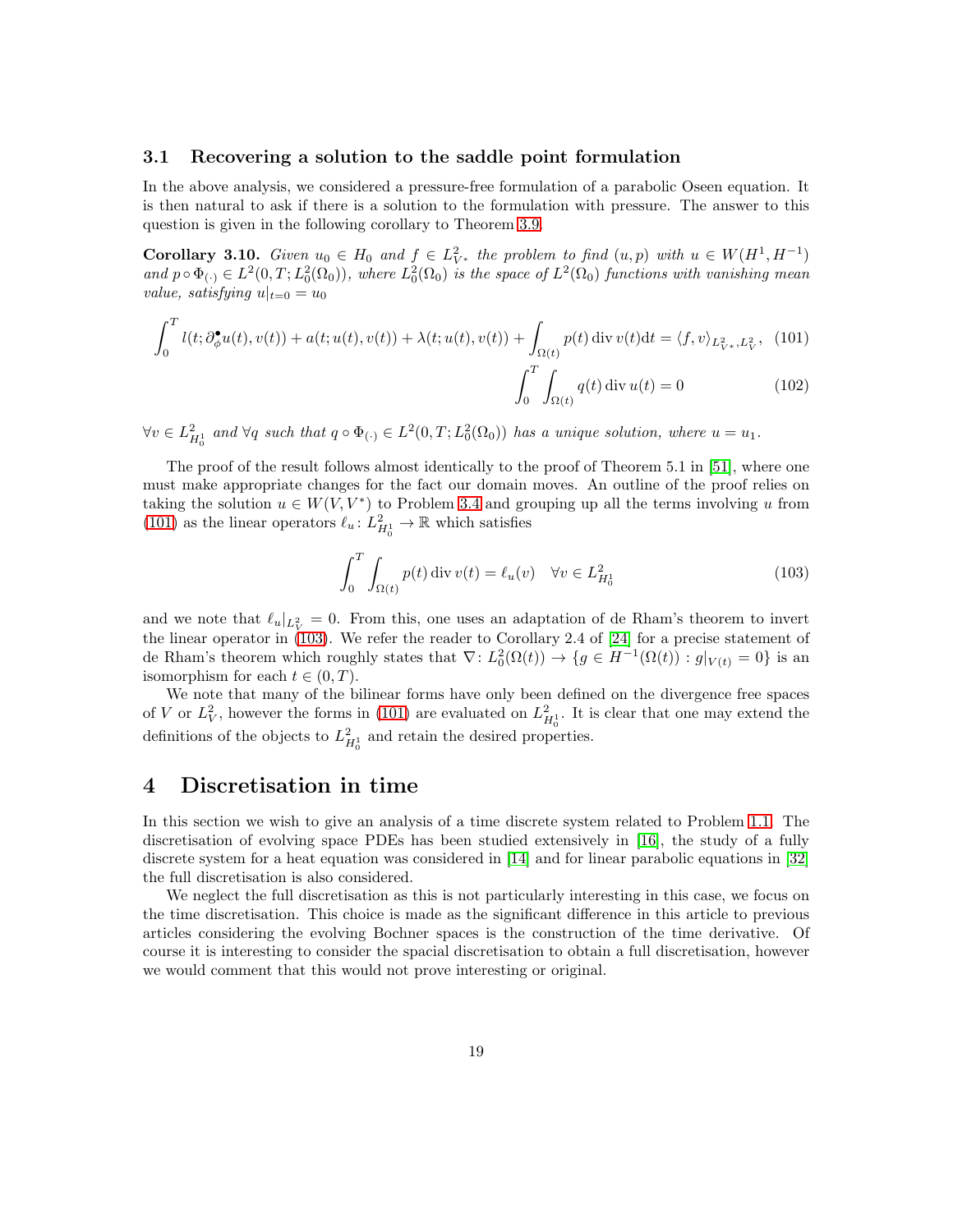For our system, we suggest the following time update step. For  $n \geq 0$ , let  $t_n = n\tau$  for some  $\tau > 0$ . Given  $u^n \in V(t_n)$ , find  $u^{n+1} \in V(t_{n+1})$  such that

<span id="page-19-4"></span>
$$
\int_{\Omega(t_{n+1})} u^{n+1} \cdot \eta + \tau \nabla u_{n+1} : \nabla \eta + \tau ((\mathbf{V} - \mathbf{w})(t_{n+1}) \cdot \nabla) u^{n+1} \cdot \eta
$$
\n
$$
= \int_{\Omega(t_n)} u^n \cdot (\eta \circ \Phi_{t_{n+1}} \circ \Phi_{t_n}^{-1}) + \tau \int_{\Omega(t_{n+1})} f \cdot \eta
$$
\n(104)

for all  $\eta \in V(t_{n+1})$ . Despite the inconvenient terms involving  $D\Phi_t$  and derivatives which appear in the weak problem, Problem [3.4,](#page-16-0) we see that this discretisation has the form of a 'standard' moving domain discretisation. That is to say the time discretisation we present appears to be the time discretisation one might propose from looking at [\(2\)](#page-2-2).

We now provide a justification for this proposed discretisation.

### 4.1 Derivation of discretisation

We recall the explicit form of Problem [3.4](#page-16-0) for sufficiently smooth data  $f$ ,

$$
\int_0^T \int_{\Omega(t)} \partial_{\phi}^{\bullet} u \cdot \eta - \left( D \Phi_t (D \Phi_t^{-1})' \right) \circ \Phi_t^{-1} u \cdot \eta + \nabla u : \nabla \eta + \left( (\nabla - \mathbf{w}) \cdot \nabla \right) u \cdot \eta = \int_0^T \int_{\Omega(t)} f \eta
$$

for any  $\eta \in L^2_V$ . Supposing the solution u is sufficiently regular and using

$$
\frac{d}{dt} \int_{\Omega(t)} u \cdot \eta = \int_{\Omega(t)} \partial_{\phi}^{\bullet} u \cdot \eta + u \cdot \partial_{\phi}^{\bullet} \eta - \left( D \Phi_t (D \Phi_t^{-1})' \right) \circ \Phi_t^{-1} u \cdot \eta - u \cdot \left( D \Phi (D \Phi_t^{-1})' \right) \circ \Phi_t^{-1} \eta,
$$

choosing  $\eta$  to satisfy  $\partial_{\phi}^{\bullet} \eta = 0$ , one arrives at

<span id="page-19-0"></span>
$$
\frac{d}{dt} \int_{\Omega(t)} u \cdot \eta + \int_{\Omega(t)} u \cdot \left( D\Phi_t (D\Phi_t^{-1})' \right) \circ \Phi_t^{-1} \eta + \nabla u : \nabla \eta + \left( (\nabla - \mathbf{w}) \cdot \nabla \right) u \cdot \eta = \int_{\Omega(t)} f \cdot \eta \tag{105}
$$

for almost every  $t \in (0, T)$ . We will now approximate the time derivatives which appear in [\(105\)](#page-19-0). It is standard to approximate the time derivative of the inner product as:

<span id="page-19-1"></span>
$$
\frac{d}{dt} \int_{\Omega(t)} u \cdot \eta \approx \frac{1}{\tau} \left( \int_{\Omega(t_{n+1})} u(t_{n+1}) \cdot \eta(t_{n+1}) - \int_{\Omega(t_n)} u(t_n) \cdot \eta(t_n) \right). \tag{106}
$$

We approximate  $D\Phi_t (D\Phi_t^{-1})' = -(D\Phi_t)' D\Phi_t^{-1} \approx -\frac{1}{\tau} (D\Phi_{t_{n+1}} D\Phi_{t_n}^{-1} - I)$ , therefore

<span id="page-19-2"></span>
$$
\int_{\Omega(t)} u \cdot D\Phi_t (D\Phi_t^{-1})' \eta \approx \frac{1}{\tau} \int_{\Omega(t_n)} u(t_n) \cdot \eta(t_n) - u(t_n) \cdot (D\Phi_{t_{n+1}} D\Phi_{t_n}^{-1}) \circ \Phi_{t_n}^{-1} \eta(t_n), \tag{107}
$$

where the first term of this will cancel with the second term from the time derivative of the integral.

It is also convenient to calculate what  $\eta(t_n)$  is in terms of  $\eta(t_{n+1})$  under the relationship that  $\eta(t) = \phi_t \eta_0$  for some given  $\eta_0 \in V(0)$ ,

<span id="page-19-3"></span>
$$
\eta(t_n) = \phi_{t_n} \phi_{-t_{n+1}} \eta(t_{n+1}) = \left( D \Phi_{t_n} D \Phi_{t_{n+1}}^{-1} \eta(t_{n+1}) \circ \Phi_{t_{n+1}} \right) \circ \Phi_{t_n}^{-1}.
$$
\n(108)

This results in

$$
(D\Phi_{t_{n+1}}D\Phi_{t_n}^{-1}) \circ \Phi_{t_n}^{-1} \eta(t_n) = \eta(t_{n+1}) \circ \Phi_{t_{n+1}} \circ \Phi_{t_n}^{-1}.
$$
 (109)

As such, when using [\(106\)](#page-19-1), [\(107\)](#page-19-2) and [\(108\)](#page-19-3) in [\(105\)](#page-19-0) and approximating the other terms implicitly, we arrive at the discretisation in [\(104\)](#page-19-4).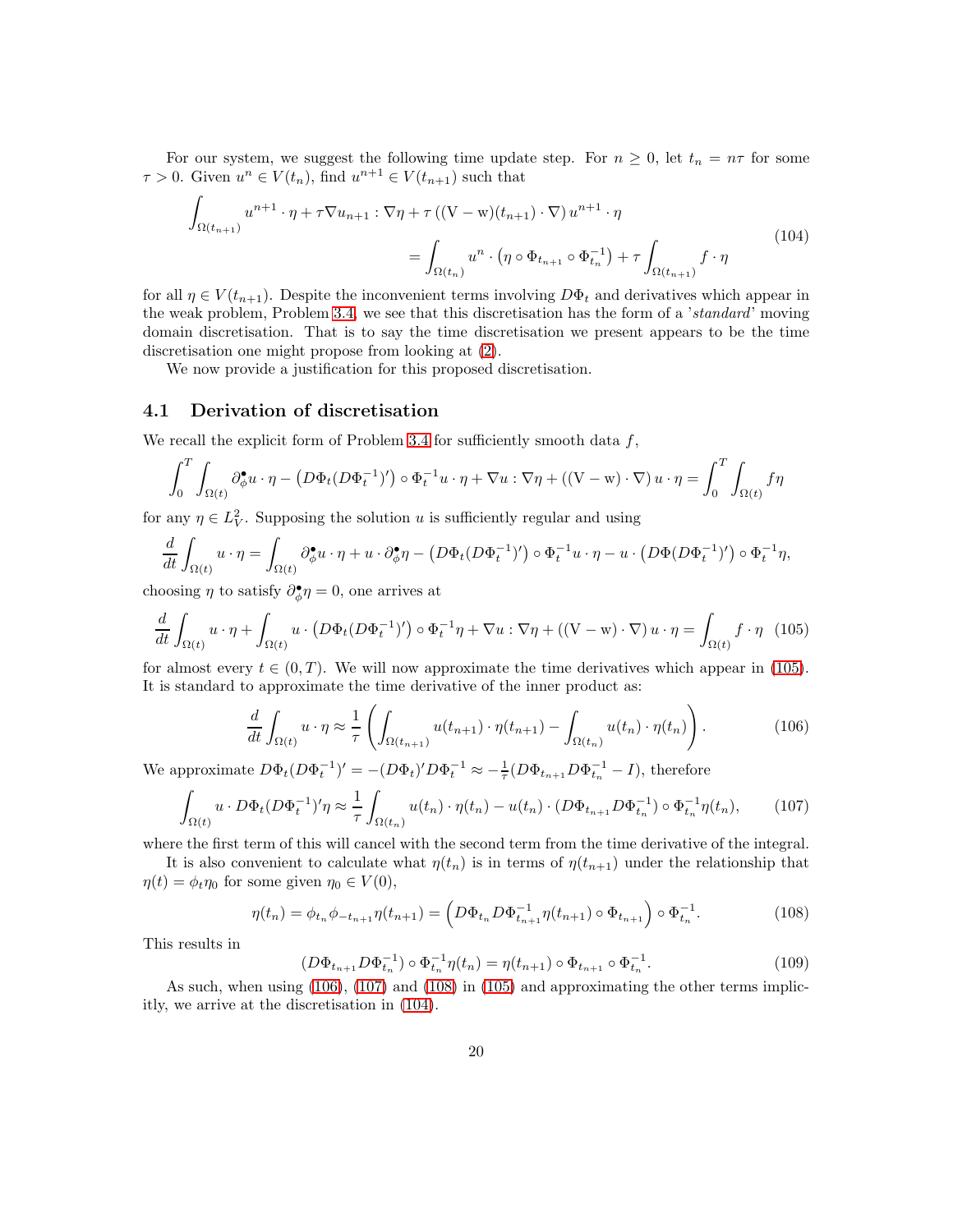#### 4.1.1 Existence and uniqueness of discrete solution

It is of course necessary to demonstrate that for appropriate data, there is a solution to the discrete system. It is clear that this is the case, as we may see that the strong form of the problem posed in [\(104\)](#page-19-4) is given by:

$$
-\Delta u^{n+1} + ((V - w)(t_{n+1}) \cdot \nabla)u^{n+1} + \frac{1}{\tau}u^{n+1} + \nabla p^{n+1} = \frac{u^n \circ \Phi_{t_n} \circ \Phi_{t_{n+1}}^{-1}}{\tau} + f(t_{n+1}) \quad \text{in } \Omega(t_{n+1})
$$

$$
\text{div } u^{n+1} = 0 \quad \text{in } \Omega(t_{n+1}),
$$

$$
u^{n+1}|_{\partial \Omega(t_{n+1})} = 0.
$$

From this form, with suitable assumptions on V which will be given in Assumption [4.1,](#page-20-0) it is easy to see that there exists a unique solution  $(u^{n+1}, p^{n+1})$  to the above system.

#### 4.1.2 Interpolation of discrete solutions

For  $n \geq 0$ , for  $t \in (t_n, t_{n+1})$ , if one is interested in the interpolation between  $u^n \in V(t_n)$  and  $u^{n+1} \in V(t_{n+1}),$  we note that it is not necessarily appropriate to consider the standard interpolation given by  $\frac{1}{t_{n+1}-t_n}(u^{n+1}\circ \Phi_{t_{n+1}}(t-t_n)+u^n\circ \Phi_{t_n}(t_{n+1}-t))\circ \Phi_{-t} \notin V(t)$ . Instead, one should consider  $\frac{1}{t_{n+1}-t_n}\phi_t\left(\phi_{-t_{n+1}}u^{n+1}(t-t_n)+\phi_{-t_n}u^n(t_{n+1}-t)\right)\in V(t)$ .

### 4.2 Proof of convergence of discretisation

We now prove, under certain regularity assumptions that the above discretisation will converge as  $\tau \rightarrow 0.$ 

Recall that  $\partial_{\phi}^{\bullet}u - (D\Phi_t(D\Phi_t^{-1})') \circ \Phi_t^{-1}u = \partial_{w}^{\bullet}u$ . We will use this to make the calculations somewhat shorter. It is convenient to use the following alternate formulation of the continuous equation:

<span id="page-20-1"></span>
$$
\int_{\Omega(t)} \partial_{\mathbf{w}}^{\bullet} u \cdot \eta + \nabla u : \nabla \eta + ((\mathbf{V} - \mathbf{w}) \cdot \nabla) u \cdot \eta = \int_{\Omega(t)} f \cdot \eta.
$$
\n(110)

for  $\eta \in V(t)$  for a.e.  $t \in (0, T)$ .

<span id="page-20-0"></span>**Assumption 4.1.** We assume that f is continuous in time and  $L^2$  in space; V satisfies either  $V \circ \Phi_t \in C(0,T; L^p(\Omega_0))$  with div  $V = 0$  for  $p \geq d$  or  $V \circ \Phi \in C(0,T; L^{\infty}(\Omega_0))$ ; u, the solution to Problem [3.5](#page-16-1) satisfies  $u \in C_H^2$ ; Equation [\(110\)](#page-20-1) holds for every  $t \in (0, T)$ .

We note that the assumptions made on  $f$  and  $V$  are not expected to be sufficient to ensure the assumptions required on the solution u.

We aim to estimate the quantities  $||u^{n+1}-u(t_{n+1})||_{L^2(\Omega(t_{n+1}))}$  and  $||\nabla(u^{n+1}-u(t_{n+1}))||_{L^2(\Omega(t_{n+1}))}$ . In order to estimate these, it is convenient to define  $I$  as

<span id="page-20-2"></span>
$$
I := \int_{\Omega(t_{n+1})} (u^{n+1} - u(t_{n+1}))^2 - \int_{\Omega(t_n)} (u^n - u(t_n))^2 + \alpha \tau \int_{\Omega(t_{n+1})} |\nabla(u^{n+1} - u(t_{n+1}))|^2.
$$
 (111)

The  $\alpha$  which appears in [\(111\)](#page-20-2) appears from a weaker coercivity relation as in Proposition [3.3.](#page-15-2) We have that there are constants  $\alpha$ ,  $\beta > 0$  such that

<span id="page-20-3"></span>
$$
\alpha \int_{\Omega(t_{n+1})} |\nabla \eta|^2 \le \int_{\Omega(t_{n+1})} \left( |\nabla \eta|^2 + \left( (\mathbf{V} - \mathbf{w})(t_{n+1}) \cdot \nabla \right) \eta \cdot \eta \right) + \beta \int_{\Omega(t_{n+1})} \eta^2 \tag{112}
$$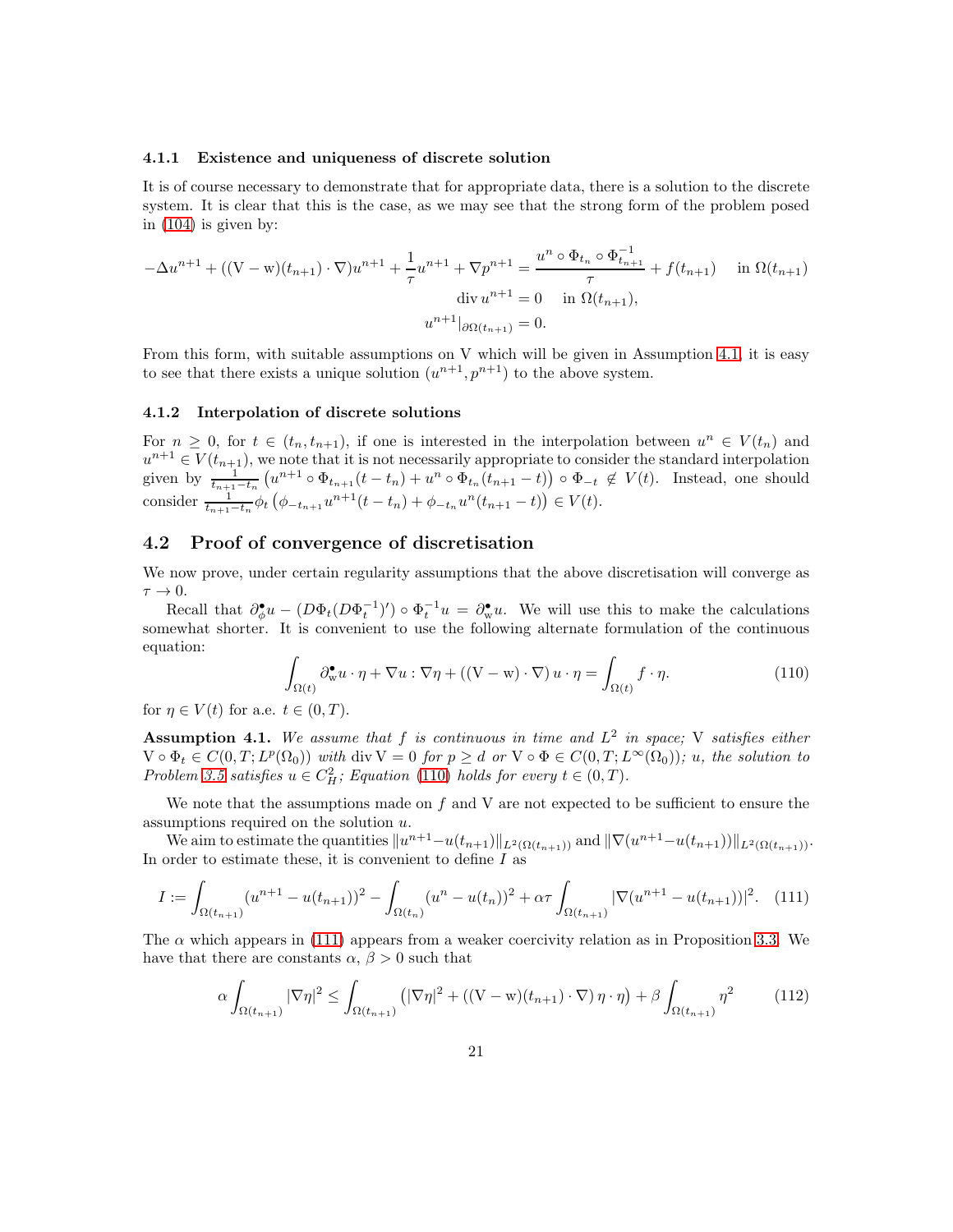for all  $\eta \in V(t_{n+1})$ . The estimates [\(112\)](#page-20-3) follows from the assumptions on V made in Assumption [4.1.](#page-20-0)

We use this weaker coercivity [\(112\)](#page-20-3) to estimate I with  $\eta = u^{n+1} - u(t_{n+1})$ , we also rearrange the products into a form which will be convenient

$$
I \leq \int_{\Omega(t_{n+1})} u^{n+1} \cdot (u^{n+1} - u(t_{n+1})) - \int_{\Omega(t_n)} u^n \cdot (u^n - u(t_n)) + \tau \int_{\Omega(t_{n+1})} \nabla u^{n+1} : \nabla (u^{n+1} - u(t_{n+1}))
$$
  
+  $\tau \int_{\Omega(t_{n+1})} ((V - w)(t_{n+1}) \cdot \nabla) u^{n+1} \cdot (u^{n+1} - u(t_{n+1}))$   
-  $\int_{\Omega(t_{n+1})} u(t_{n+1}) \cdot (u^{n+1} - u(t_{n+1})) + \int_{\Omega(t_n)} u(t_n) \cdot (u^n - u(t_n)) - \tau \int_{\Omega(t_{n+1})} \nabla u(t_{n+1}) : \nabla (u^{n+1} - u(t_{n+1}))$   
-  $\tau \int_{\Omega(t_{n+1})} ((V - w)(t_{n+1}) \cdot \nabla) u(t_{n+1}) \cdot (u^{n+1} - u(t_{n+1}))$   
+  $\tau \beta \int_{\Omega(t_{n+1})} (u^{n+1} - u(t_{n+1}))^2.$ 

We use the discrete equation [\(104\)](#page-19-4) with test function  $u^{n+1} - u(t_{n+1}) \in V(t_{n+1})$  to see that

$$
I \leq \int_{\Omega(t_n)} u^n \cdot (u^{n+1} - u(t_{n+1})) \circ \Phi_{t_{n+1}} \circ \Phi_{t_n}^{-1} + \tau \int_{\Omega(t_{n+1})} f^{n+1} \cdot (u^{n+1} - u(t_{n+1})) - \int_{\Omega(t_n)} u^n \cdot (u^n - u(t_n))
$$
  
- 
$$
\int_{\Omega(t_{n+1})} u(t_{n+1}) \cdot (u^{n+1} - u(t_{n+1})) + \int_{\Omega(t_n)} u(t_n) \cdot (u^n - u(t_n)) - \tau \int_{\Omega(t_{n+1})} \nabla u(t_{n+1}) \cdot \nabla (u^{n+1} - u(t_{n+1}))
$$
  
- 
$$
\tau \int_{\Omega(t_{n+1})} ((V - w)(t_{n+1}) \cdot \nabla) u(t_{n+1}) \cdot (u^{n+1} - u(t_{n+1}))
$$
  
+ 
$$
\tau \beta \int_{\Omega(t_{n+1})} (u^{n+1} - u(t_{n+1}))^2.
$$

Using the assumption that the continuous equation [\(110\)](#page-20-1) holds for every  $t \in (0, T)$ , we again test with  $u^{n+1} - u(t_{n+1}) \in V(t_{n+1})$  to see that

$$
I \leq \int_{\Omega(t_n)} u^n \cdot (u^{n+1} - u(t_{n+1})) \circ \Phi_{t_{n+1}} \circ \Phi_{t_n}^{-1} + \tau \int_{\Omega(t_{n+1})} f^{n+1} \cdot (u^{n+1} - u(t_{n+1})) - \int_{\Omega(t_n)} u^n \cdot (u^n - u(t_n))
$$
  

$$
- \int_{\Omega(t_{n+1})} u(t_{n+1}) \cdot (u^{n+1} - u(t_{n+1})) + \int_{\Omega(t_n)} u(t_n) \cdot (u^n - u(t_n)) + \tau \int_{\Omega(t_{n+1})} \partial_{\mathbf{w}}^{\bullet} u(t_{n+1}) \cdot (u^{n+1} - u(t_{n+1}))
$$
  

$$
- \tau \int_{\Omega(t_{n+1})} f^{n+1} \cdot (u^{n+1} - u(t_{n+1}))
$$
  

$$
+ \tau \beta \int_{\Omega(t_{n+1})} (u^{n+1} - u(t_{n+1}))^2.
$$

We now collect terms

$$
I \leq \int_{\Omega(t_n)} u^n \cdot (u^{n+1} - u(t_{n+1})) \circ \Phi_{t_{n+1}} \circ \Phi_{t_n}^{-1} - \int_{\Omega(t_{n+1})} (u(t_{n+1}) - \tau \partial_{\mathbf{w}}^{\bullet} u(t_{n+1})) \cdot (u^{n+1} - u(t_{n+1}))
$$

$$
- \int_{\Omega(t_n)} (u^n - u(t_n))^2 + \tau \beta \int_{\Omega(t_{n+1})} (u^{n+1} - u(t_{n+1}))^2.
$$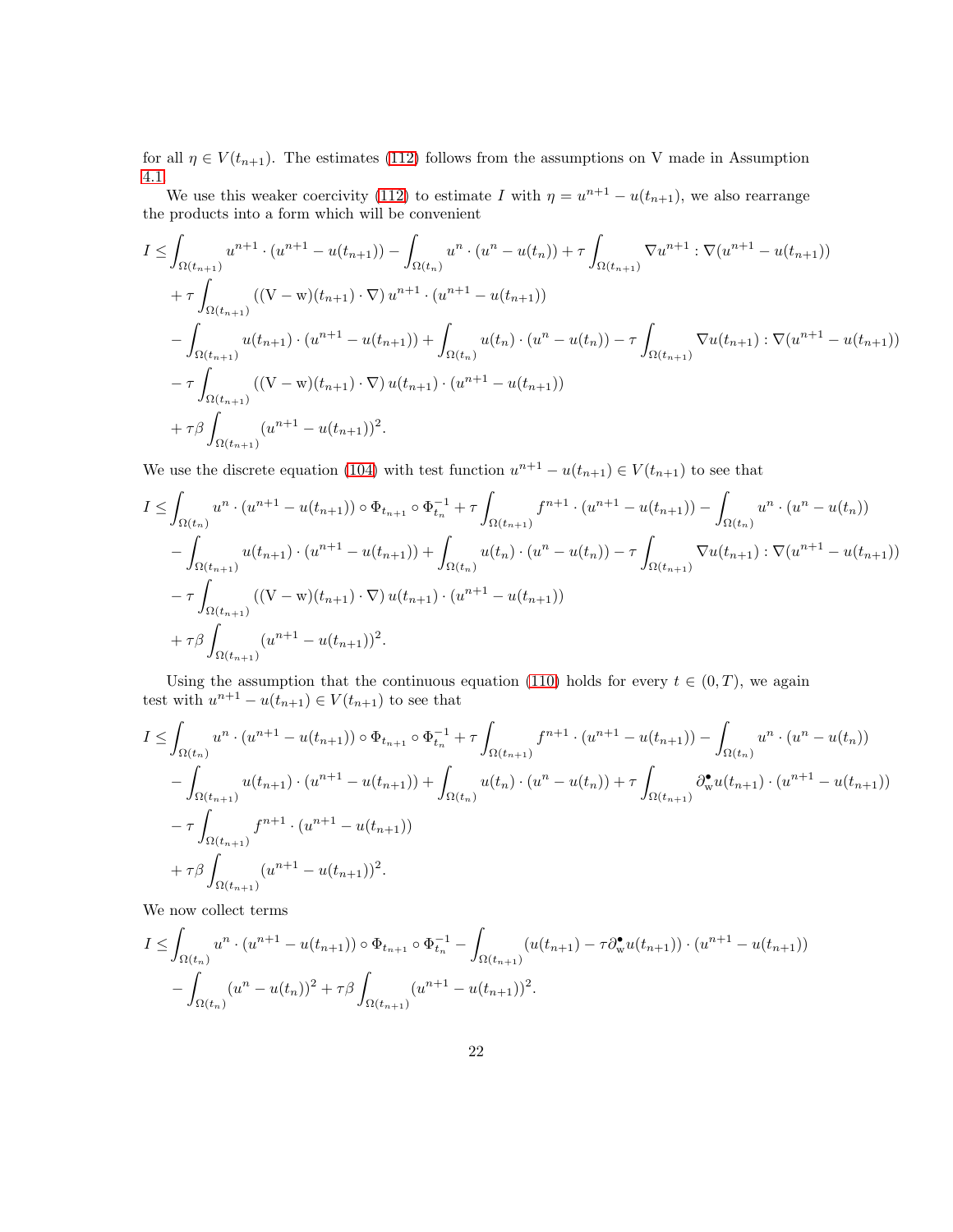Our plan is now to show that  $u(t_{n+1}) - \tau \partial_w^{\bullet} u(t_{n+1})$  is close to  $u(t_n) \circ \Phi_{t_n} \circ \Phi_{t_{n+1}}^{-1}$  and estimate the advection terms.

It is possible to see that

$$
||u(t_{n+1}) - \tau \partial_{\mathbf{w}}^{\bullet} u(t_{n+1}) - u(t_n) \circ \Phi_{t_n} \circ \Phi_{t_{n+1}}^{-1} ||_{L^2(\Omega(t_{n+1}))} \leq C_{der} \tau^2,
$$

which follows from considering pointwise

$$
u(t_{n+1}) \circ \Phi_{t_{n+1}} - u(t_n) \circ \Phi_{t_n} = \int_{t_n}^{t_{n+1}} \frac{d}{ds} (u(s) \circ \Phi_s) ds \leq |t_{n+1} - t_n| \sup_{s \in (t_n, t_{n+1})} |\partial_{w}^{\bullet} u(s)|,
$$

hence

$$
u(t_{n+1}) \circ \Phi_{t_{n+1}} - \tau \partial_{\mathbf{w}}^{\bullet} u(t_{n+1}) \circ \Phi_{t_{n+1}} - u(t_n) \circ \Phi_{t_n} = \int_{t_n}^{t_{n+1}} \partial_{\mathbf{w}}^{\bullet} u(s) \circ \Phi_s - \partial_{\mathbf{w}}^{\bullet} u(t_{n+1}) \circ \Phi_{t_{n+1}} ds
$$
  
\n
$$
\leq |t_{n+1} - t_n| \sup_{s_1 \in (t_n, t_{n+1})} |\partial_{\mathbf{w}}^{\bullet} u(s_1) \circ \Phi_{s_1} - \partial_{\mathbf{w}}^{\bullet} u(t_{n+1}) \circ \Phi_{t_{n+1}}|
$$
  
\n
$$
\leq |t_{n+1} - t_n| \sup_{s_1 \in (t_n, t_{n+1})} |t_{n+1} - s_1| \sup_{s_2 \in (s_1, t_{n+1})} |\partial_{\mathbf{w}}^{\bullet} \partial_{\mathbf{w}}^{\bullet} u(s_2) \circ \Phi_{s_2}|.
$$

Then it is seen that

$$
I \leq \frac{\epsilon_1}{2} ||u^{n+1} - u(t_{n+1})||_{L^2(\Omega(t_{n+1}))}^2 + \left(\frac{1}{2\epsilon_1} - 1\right) ||u^n - u(t_n)||_{L^2(\Omega(t_n))}^2
$$
  
+  $C_{der}^2 \frac{\tau^3}{2\epsilon_2} + \frac{\tau \epsilon_2}{2} ||u^{n+1} - u(t_{n+1})||_{L^2(\Omega(t_{n+1}))}^2 + \beta \tau ||u^{n+1} - u(t_{n+1})||_{L^2(\Omega(t_{n+1}))}^2,$ 

where we have used that

$$
\int_{\Omega(t_n)} (u^n - u(t_n)) \cdot (u^{n+1} - u(t_{n+1})) \circ \Phi_{t_{n+1}} \circ \Phi_{t_n}^{-1} \leq ||u^{n+1} - u(t_{n+1})||_{L^2(\Omega(t_{n+1}))} ||u^n - u(t_n)||_{L^2(\Omega(t_n))}
$$

which follows from the fact that  $\det(D\Phi_t)$  is constantly equal to 1.

We now use the estimate on  $I$  to see that

$$
\left(1 - \frac{\epsilon_1}{2} - \frac{\tau \epsilon_2}{2} - \beta \tau\right) \|u^{n+1} - u(t_{n+1})\|_{L^2(\Omega(t_{n+1}))}^2 - \frac{1}{2\epsilon_1} \|u^n - u(t_n)\|_{L^2(\Omega(t_n))}^2 + \alpha \tau \|\nabla(u^{n+1} - u(t_{n+1}))\|_{L^2(\Omega(t_{n+1}))}^2\right)
$$
  

$$
\leq C_{der}^2 \frac{\tau^3}{2\epsilon_2}.
$$

By taking  $\epsilon_1 = 1$  and  $\epsilon_2 = 2$ ,

<span id="page-22-1"></span>
$$
\left(\frac{1}{2} - (1+\beta)\tau\right) \|u^{n+1} - u(t_{n+1})\|_{L^2(\Omega(t_{n+1}))}^2 - \frac{1}{2} \|u^n - u(t_n)\|_{L^2(\Omega(t_n))}^2 + \alpha\tau \|\nabla(u^{n+1} - u(t_{n+1}))\|_{L^2(\Omega(t_{n+1}))}^2 \leq C_{der}^2 \frac{\tau^3}{4}.
$$
\n(113)

A standard Gronwall argument shows that

<span id="page-22-0"></span>
$$
||u^{n+1} - u(t_{n+1})||_{L^2(\Omega(t_{n+1}))}^2 \le \frac{1}{2+2\beta} \left( (1 - 2\tau(1+\beta))^{-n-1} - 1 \right) C_{der}^2 \tau^3 \le C\tau^3 \tag{114}
$$

which relies on  $u^0 = u(0)$ . Using the Gronwall estimate [\(114\)](#page-22-0) in [\(113\)](#page-22-1), one obtains

$$
\|\nabla(u^{n+1} - u(t_{n+1}))\|_{L^2(\Omega(t_{n+1}))}^2 \le C\tau^2.
$$

We have therefore shown the following theorem: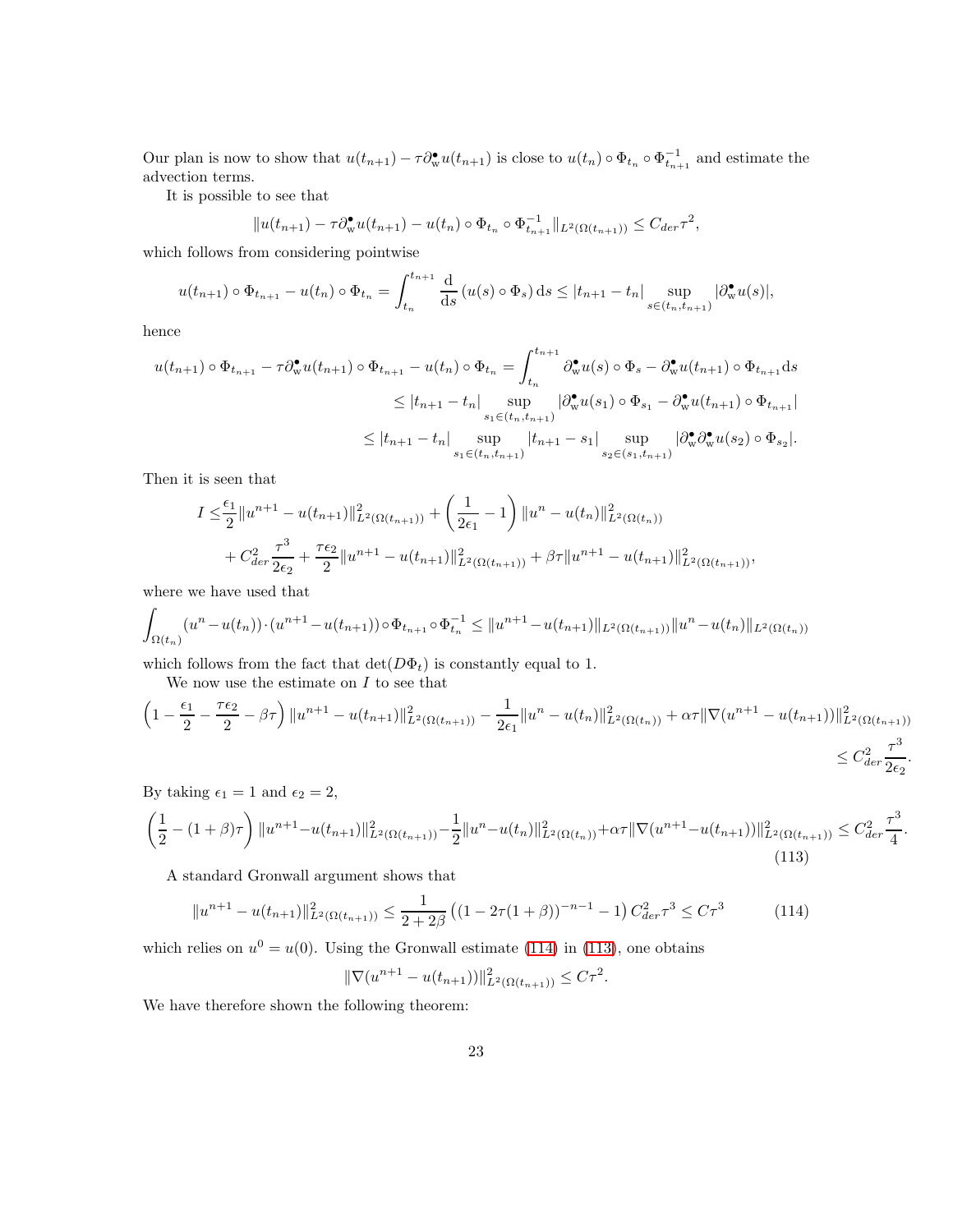**Theorem 4.2.** Let  $u \in W(V, V^*)$  be the solution to Problem [3.4,](#page-16-0) let  $\{u^n\}_{n\geq 1}$  be the solutions to the discrete system [\(104\)](#page-19-4) with the same initial data. Under the conditions of Assumption [4.1](#page-20-0) it holds that there is  $C > 0$  independent of  $\tau$  such that for each  $n \geq 0$  with  $\tau n < T$ ,

$$
||u^{n+1} - u(t_{n+1})||_{L^2(\Omega(t_{n+1}))}^2 + \tau ||(u^{n+1} - u(t_{n+1}))||_{L^2(\Omega(t_{n+1}))}^2 \leq C\tau^3.
$$

# Acknowledgements

The authors thank Charles Elliott and Thomas Ranner for many insightful discussions on fluid problems in moving domains.

# <span id="page-23-0"></span>A Proof of Lemmas [2.9](#page-5-1) and [2.10](#page-5-0)

*Proof of Lemma [2.9.](#page-5-1)* We calculate the divergence of  $\phi_t u$ ,

$$
\operatorname{div}(\phi_t u) = \sum_{i=1}^d \partial_i ((D\Phi_t u) \circ \Phi_t^{-1}) = \sum_{i,j=1}^d \partial_i ((\partial_j (\Phi_t)_{i} u_j) \circ \Phi_t^{-1})
$$
  
\n
$$
= \sum_{i,j,k=1}^d \partial_i (\Phi_t^{-1})_k \partial_k (\partial_j (\Phi_t)_{i} u_j) \circ \Phi_t^{-1} = \sum_{i,j,k=1}^d ((D\Phi_t^{-1})_{ki} \partial_k (\partial_j (\Phi_t)_{i} u_j) \circ \Phi_t^{-1}
$$
  
\n
$$
= \sum_{i,j,k=1}^d ((D\Phi_t^{-1})_{ki} (D\Phi_t)_{ij} \partial_k u_j + (D\Phi_t^{-1})_{ki} \partial_k (D\Phi_t)_{ij} u_j) \circ \Phi_t^{-1}
$$
  
\n
$$
= (\operatorname{div} u) \circ \Phi_t^{-1} + \sum_{i,j,k=1}^d ((D\Phi_t^{-1})_{ki} \partial_k (D\Phi_t)_{ij} u_j) \circ \Phi_t^{-1}.
$$
 (115)

We now wish to show that the second term of [\(115\)](#page-23-1) vanishes. Recall Jacobi's formula, which gives the derivative of a determinant of a matrix

$$
\partial_j \det(D\Phi_t) = \det(D\Phi_t) \sum_{i,k=1}^d (D\Phi_t^{-1})_{ki} \partial_k (D\Phi_t)_{ik} = \det(D\Phi_t) \sum_{i,k=1}^d (D\Phi_t^{-1})_{ki} \partial_k (D\Phi_t)_{ij}.
$$
 (116)

Moreover, in Lemma [2.6](#page-4-3) we show that  $\det(D\Phi_t)$  is constant, therefore the derivative vanishes. Hence the second term of [\(115\)](#page-23-1) vanishes. This shows that  $\text{div}(\phi_t u) = (\text{div } u) \circ \Phi_t^{-1}$ .

Now we calculate the divergence of  $\phi_{-t}\tilde{u}$ ,

<span id="page-23-2"></span><span id="page-23-1"></span>
$$
\operatorname{div}(\phi_{-t}\tilde{u}) = \sum_{i,j=1}^{d} \partial_i ((D\Phi_t^{-1})_{ij}\tilde{u}_j \circ \Phi_t)
$$
  
\n
$$
= \sum_{i,j=1}^{d} \left( \partial_i (D\Phi_t^{-1})_{ij}\tilde{u}_j \circ \Phi_t + \sum_{k=1}^{d} (D\Phi_t^{-1})_{ij}\partial_i (\Phi_t)_k \partial_k \tilde{u}_j \circ \Phi_t \right)
$$
  
\n
$$
= \operatorname{div}(\tilde{u}) \circ \Phi_t + \sum_{i,j=1}^{d} \partial_i (D\Phi_t^{-1})_{ij}\tilde{u}_j \circ \Phi_t.
$$
 (117)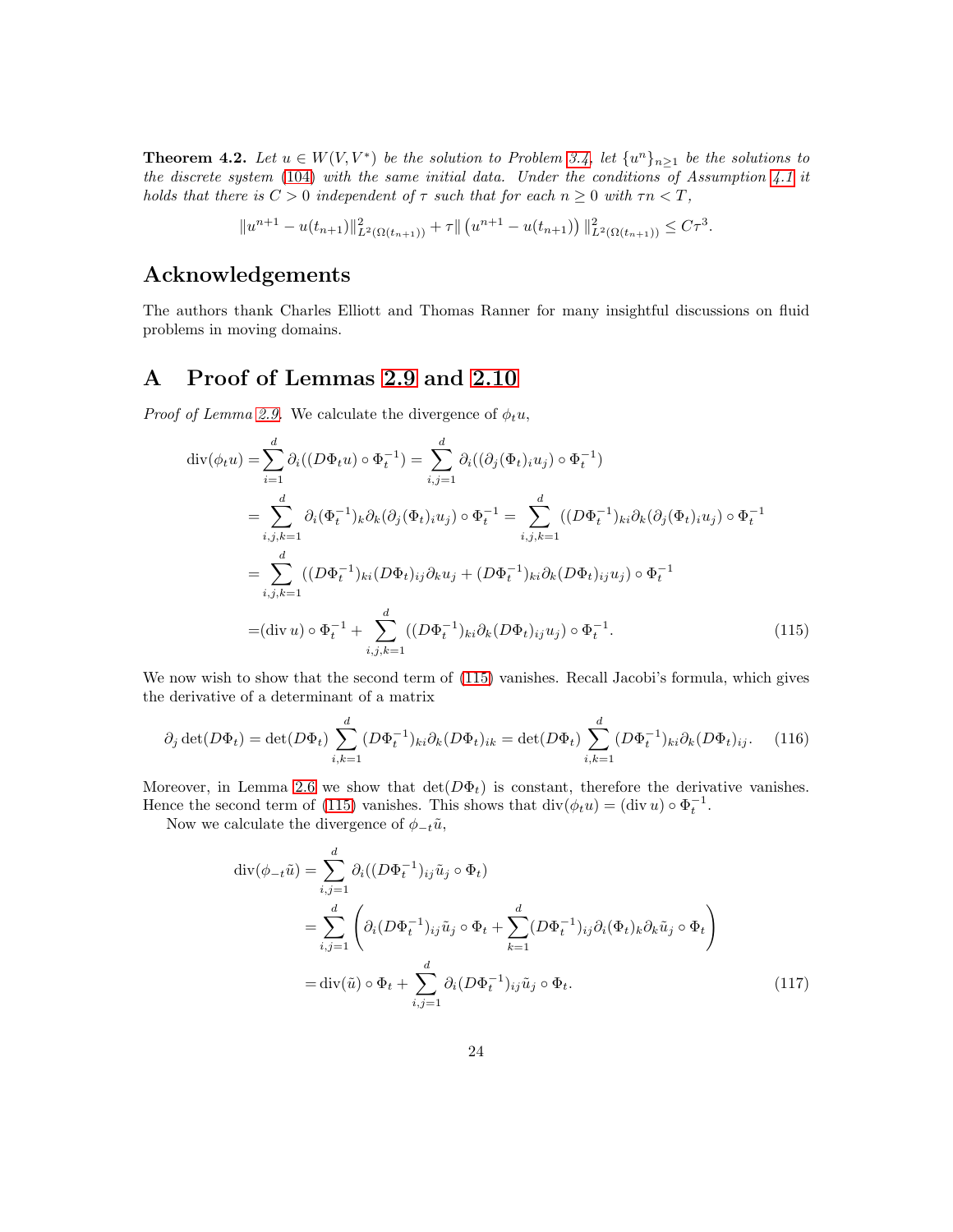We again must deal with the extra term, the second term of [\(117\)](#page-23-2). It is known that the derivative of the inverse of a matrix is given by  $\partial_i (D\Phi_t^{-1}) = -(D\Phi_t)^{-1} \partial_i D\Phi_t (D\Phi_t)^{-1}$ , therefore

$$
\sum_{i=1}^{d} \partial_i \partial_j (\Phi_t)_i = \sum_{i,k,l=1}^{d} (D\Phi_t^{-1})_{ik} \partial_i (D\Phi_t)_{kl} (D\Phi_t^{-1})_{lj},
$$
\n(118)

where we again note that, by Jacobi's formula and  $\det(D\Phi_t^{-1}) = 1$ ,  $\sum_{i,k=1}^d (D\Phi_t^{-1})_{ik} \partial_i (D\Phi_t)_{kl} = 0$ . This has shown  $\text{div}(\phi_{-t}\tilde{u}) = \text{div}(\tilde{u}) \circ \Phi_t$  and completed the result.

*Proof of Lemma [2.10.](#page-5-0)* Let  $u \in L^2(\Omega(t); \mathbb{R}^d)$ , we calculate

$$
\int_{\Omega(t)} |\phi_t u|^2 = \int_{\Omega(t)} |D\Phi_t u|^2 \circ \Phi_t^{-1} = \int_{\Omega_0} |D\Phi_t u|^2 \det(D\Phi_t),\tag{119}
$$

where we recall  $\det(D\Phi_t) = 1$ , therefore,

$$
\|\phi_t u\|_{H(t)} \le \|D\Phi_t\|_{0,\infty} \|u\|_{H_0}.\tag{120}
$$

For  $\tilde{u} \in L^2(\Omega(t); \mathbb{R}^d)$ , the following, almost identical calculation,

$$
\int_{\Omega_0} |\phi_{-t}\tilde{u}|^2 = \int_{\Omega(t)} |D\Phi_t^{-1} \circ \Phi_t^{-1}\tilde{u}|^2 \leq \|D\Phi_t^{-1}\|_{0,\infty}^2 \|\tilde{u}\|_{H(t)}^2.
$$
\n(121)

Now let  $u \in H_0^1(\Omega_0; \mathbb{R}^d)$ , we calculate the Dirichlet energy,

$$
\int_{\Omega(t)} |D(\phi_t u)|^2 = \int_{\Omega(t)} |D(D\Phi_t \circ \Phi_t^{-1} u \circ \Phi_t^{-1})|^2 = \int_{\Omega_0} |D(D\Phi_t \circ \Phi_t^{-1} u \circ \Phi_t^{-1})|^2 \circ \Phi_t.
$$
 (122)

We now look at the integrand termwise,

$$
\partial_i \left( D\Phi_t \circ \Phi_t^{-1} u \circ \Phi_t^{-1} \right)_j \circ \Phi_t = \sum_{k=1}^d \partial_i \left( (\partial_k (\Phi_t)_j u_k) \circ \Phi_t^{-1} \right) \circ \Phi_t
$$
\n
$$
= \sum_{k,l=1}^d \left( \partial_i (\Phi_t^{-1})_l \circ \Phi_t \partial_l \left( \partial_k (\Phi_t)_j u_k \right) \right)
$$
\n
$$
\leq ||D(\Phi_t^{-1})||_{0,\infty} \left( ||D^2 \Phi_t||_{0,\infty} |u| + ||D\Phi_t||_{0,\infty} |Du| \right)
$$
\n(123)

Hence

$$
\int_{\Omega(t)} |D(\phi_t u)|^2 \le C \|D(\Phi_t^{-1})\|_{0,\infty}^2 \left( \|D^2 \Phi_t\|_{0,\infty}^2 \|u\|_{H_0}^2 + \|D\Phi_t\|_{0,\infty}^2 \|Du\|_{H_0}^2 \right),\tag{124}
$$

therefore,

$$
\|\phi_t u\|_{V(t)}^2 \le C \|D(\Phi_t^{-1})\|_{0,\infty}^2 \left( \|D^2 \Phi_t\|_{0,\infty}^2 \|u\|_{H_0}^2 + \|D\Phi_t\|_{0,\infty}^2 \|u\|_{V_0}^2 \right). \tag{125}
$$

For  $\tilde{u} \in H_0^1(\Omega(t); \mathbb{R}^d)$ ,

J

$$
\int_{\Omega_0} |D(\phi_{-t}\tilde{u}))|^2 = \int_{\Omega_0} |D(D\Phi_t^{-1}\tilde{u}\circ\Phi_t)|^2 = \int_{\Omega(t)} |D(D\Phi_t^{-1}\tilde{u}\circ\Phi_t)|^2 \circ \Phi_t^{-1}.
$$
 (126)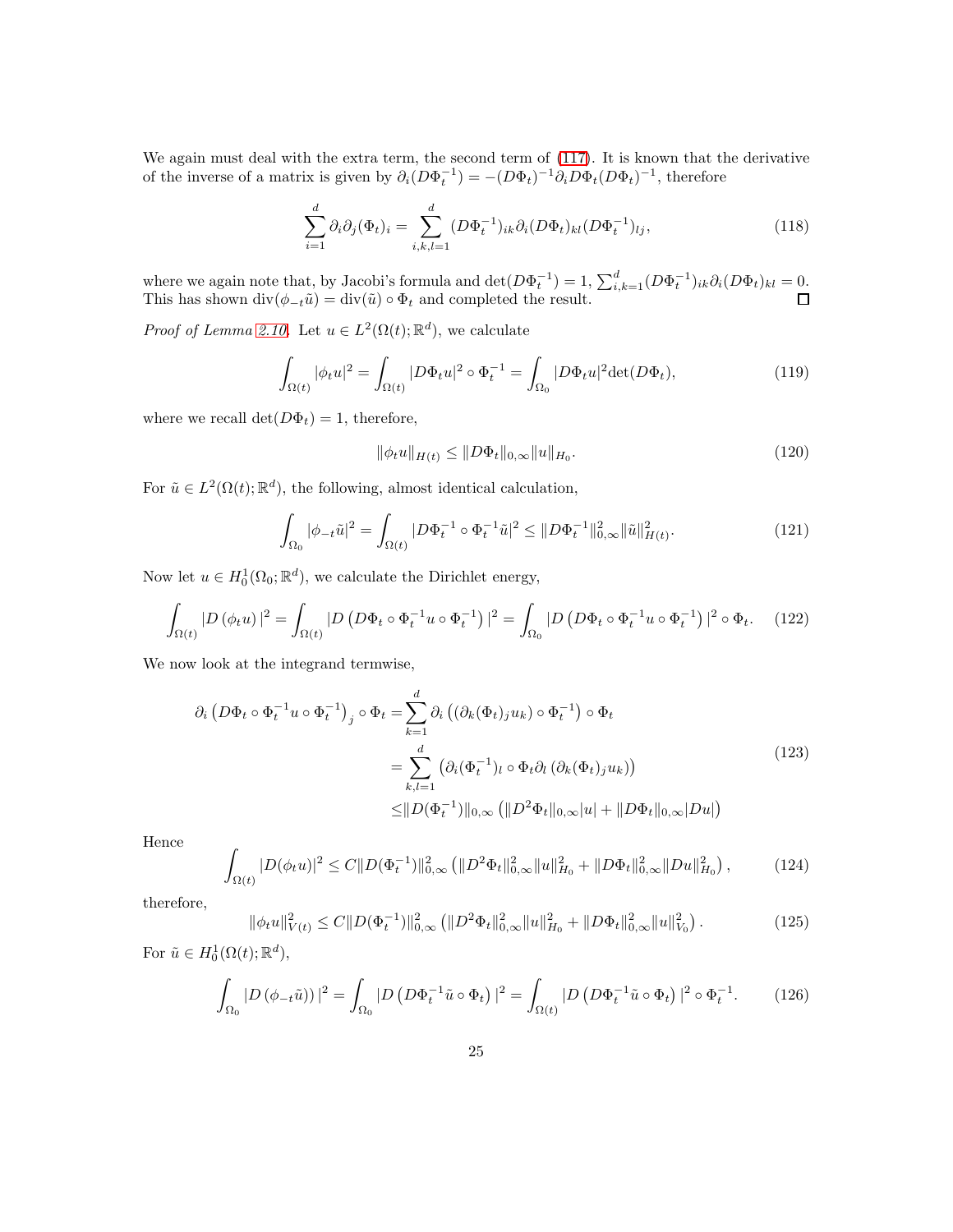Again, looking at the integrand termiwse,

$$
\partial_i \left( \left( D \Phi_t^{-1} \right)_{jk} \tilde{u}_k \circ \Phi_t \right) \circ \Phi_t^{-1} = \sum_{k=1}^d \partial_i \left( \left( D (\Phi_t^{-1})_{jk} \tilde{u}_k \right) \circ \Phi_t \right) \circ \Phi_t^{-1}
$$
\n
$$
= \sum_{k,l=1}^d \partial_i (\Phi_t)_l \partial_l (\partial_k (\Phi_t^{-1})_j \tilde{u}_k)
$$
\n
$$
\leq ||D\Phi_t||_{0,\infty} \left( ||D^2 (\Phi_t^{-1})||_{0,\infty} |\tilde{u}| + ||D (\Phi_t^{-1})||_{0,\infty} |D\tilde{u}| \right).
$$
\n(127)

As before, this gives

$$
\|\phi_{-t}\tilde{u}\|_{V_0} \le C \|D\Phi_t\|_{0,\infty}^2 \left( \|D^2(\Phi_t^{-1})\|_{0,\infty}^2 \|\tilde{u}\|_{H(t)}^2 + \|D(\Phi_t^{-1})\|_{0,\infty}^2 \|\tilde{u}\|_{V(t)}^2 \right). \tag{128}
$$

### <span id="page-25-3"></span>References

- [1] A. Alphonse, D. Caetano, A. Djurdjevac, and C. Elliott, Function spaces, time derivatives and compactness for evolving families of Banach spaces with applications to PDEs, arXiv:2105.07908, (2021).
- <span id="page-25-5"></span>[2] A. ALPHONSE AND C. M. ELLIOTT, A Stefan problem on an evolving surface, Philosophical Transactions of the Royal Society A: Mathematical, Physical and Engineering Sciences, 373 (2015), p. 20140279.
- <span id="page-25-6"></span>[3] , Well-posedness of a fractional porous medium equation on an evolving surface, Nonlinear Analysis, 137 (2016), pp. 3–42.
- <span id="page-25-1"></span>[4] A. ALPHONSE, C. M. ELLIOTT, AND B. STINNER, An abstract framework for parabolic PDEs on evolving spaces, Portugaliae Mathematica, 72 (2015), pp. 1–46.
- <span id="page-25-2"></span>[5]  $\frac{[5]}{[5]}$ , On some linear parabolic PDEs on moving hypersurfaces, Interfaces and Free Boundaries, 17 (2015), pp. 157–187.
- <span id="page-25-4"></span>[6] A. ALPHONSE, C. M. ELLIOTT, AND J. TERRA, A coupled ligand-receptor bulk-surface system on a moving domain: well posedness, regularity, and convergence to equilibrium, SIAM Journal on Mathematical Analysis, 50 (2018), pp. 1544–1592.
- <span id="page-25-0"></span>[7] R. BARREIRA, C. M. ELLIOTT, AND A. MADZVAMUSE, The surface finite element method for pattern formation on evolving biological surfaces, Journal of mathematical biology, 63 (2011), pp. 1095–1119.
- <span id="page-25-7"></span>[8] D. N. BOCK, On the Navier-Stokes equations in noncylindrical domains, Journal of Differential Equations, 25 (1977), pp. 151–162.
- <span id="page-25-8"></span>[9] E. Burman, S. Frei, and A. Massing, Eulerian time-stepping schemes for the nonstationary Stokes equations on time-dependent domains, 2020.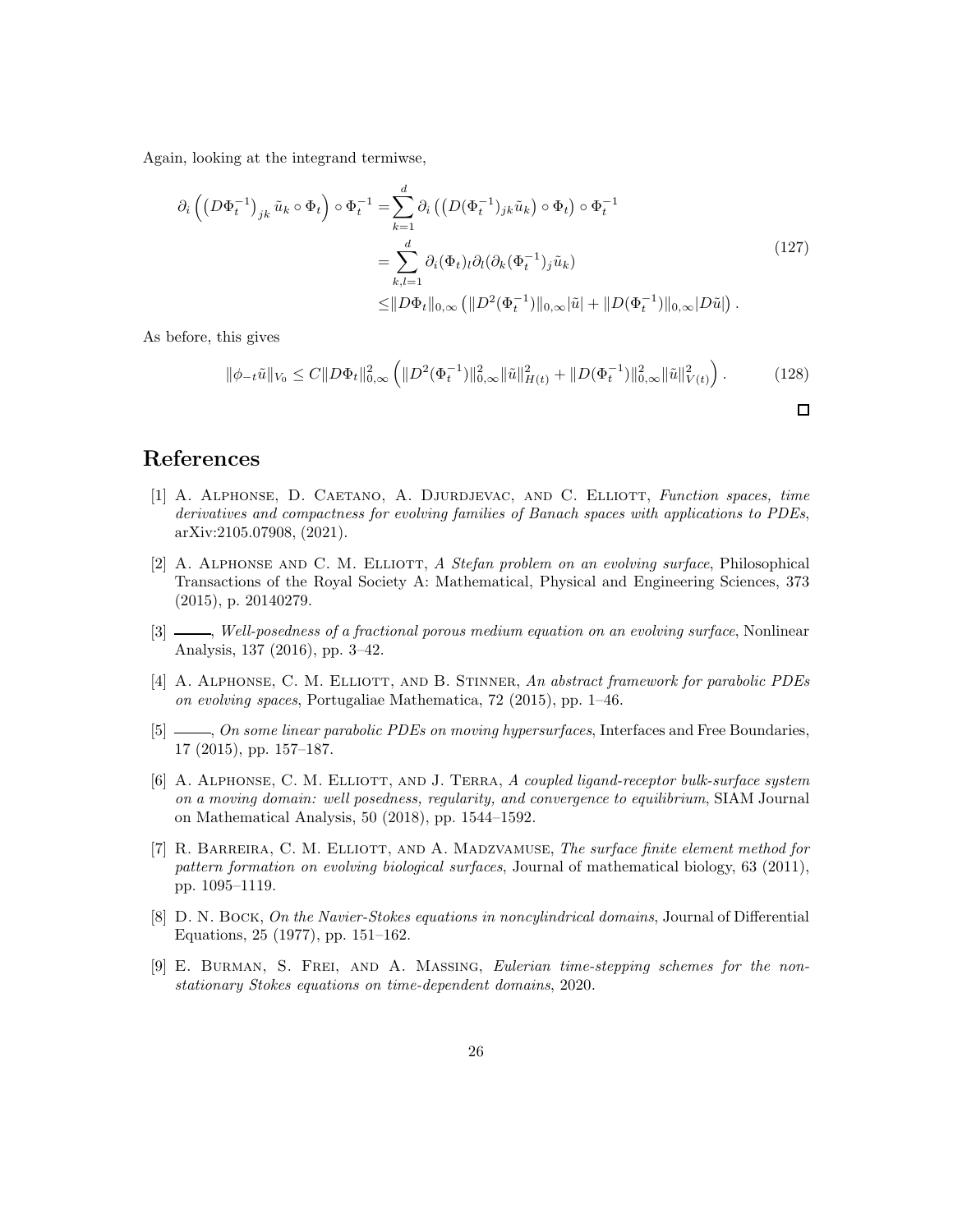- <span id="page-26-10"></span>[10] L. CHURCH, A. DJURDJEVAC, AND C. M. ELLIOTT, A domain mapping approach for elliptic equations posed on random bulk and surface domains, Numerische Mathematik, 146 (2020), pp. 1–49.
- <span id="page-26-8"></span> $[11]$  I. DEMIRDŽIĆ AND M. PERIĆ, Finite volume method for prediction of fluid flow in arbitrarily shaped domains with moving boundaries, International Journal for Numerical Methods in Fluids, 10 (1990), pp. 771–790.
- <span id="page-26-7"></span><span id="page-26-3"></span>[12] A. DJURDJEVAC, Linear parabolic problems in random moving domains, (2019). Accepted in SIAM JUQ.
- [13] O. R. DUNBAR, K. F. LAM, AND B. STINNER, *Phase field modelling of surfactants in multi*phase flow, Interfaces and Free Boundaries, 21 (2019), pp. 495–547.
- <span id="page-26-15"></span>[14] G. DZIUK AND C. M. ELLIOTT, A fully discrete evolving surface finite element method, SIAM Journal on Numerical Analysis, 50 (2012), pp. 2677–2694.
- <span id="page-26-12"></span><span id="page-26-6"></span>[15] , Finite element methods for surface PDEs, Acta Numerica, 22 (2013), p. 289–396.
- [16] C. M. ELLIOTT AND T. RANNER, A unified theory for continuous in time evolving finite element space approximations to partial differential equations in evolving domains, (2020).
- <span id="page-26-0"></span>[17] C. M. ELLIOTT AND B. STINNER, Modeling and computation of two phase geometric biomembranes using surface finite elements, Journal of Computational Physics, 229 (2010), pp. 6585 – 6612.
- <span id="page-26-1"></span>[18]  $\_\_\_\_\$ , A surface phase field model for two-phase biological membranes, SIAM Journal on Applied Mathematics, 70 (2010), pp. 2904–2928.
- <span id="page-26-13"></span>[19] A. ERN AND J. L. GUERMOND, Theory and Practice of Finite Elements, Applied Mathematical Sciences, Springer New York, 2004.
- <span id="page-26-9"></span>[20] C. M. Fleeter, G. Geraci, D. E. Schiavazzi, A. M. Kahn, and A. L. Marsden, Multilevel and multifidelity uncertainty quantification for cardiovascular hemodynamics, Computer methods in applied mechanics and engineering, 365 (2020), p. 113030.
- <span id="page-26-4"></span>[21] H. Fujita, On existence of weak solutions of the Navier-Stokes equations in regions with moving boundaries, J. Fac. Sci., Univ. Tokyo, Sect. I, 17 (1970), pp. 403–420.
- <span id="page-26-5"></span>[22] H. FUJITA AND N. SAUER, On existence of weak solutions of the Navier-Stokes equations in regions with moving boundaries, J. Fac. Sci., Univ. Tokyo, Sect. I, 17 (1970), pp. 403–420.
- <span id="page-26-2"></span>[23] H. GARCKE, K. F. LAM, AND B. STINNER, *Diffuse interface modelling of soluble surfactants* in two-phase flow, Communications in Mathematical Sciences, 12 (2014), pp. 1475–1522.
- <span id="page-26-14"></span>[24] S. Gross and A. Reusken, Numerical methods for two-phase incompressible flows, vol. 40, Springer Science & Business Media, 2011.
- <span id="page-26-11"></span>[25] P. Hartman, Ordinary differential equations, vol. 38 of Classics in Applied Mathematics, Society for Industrial and Applied Mathematics (SIAM), Philadelphia, PA, 2002.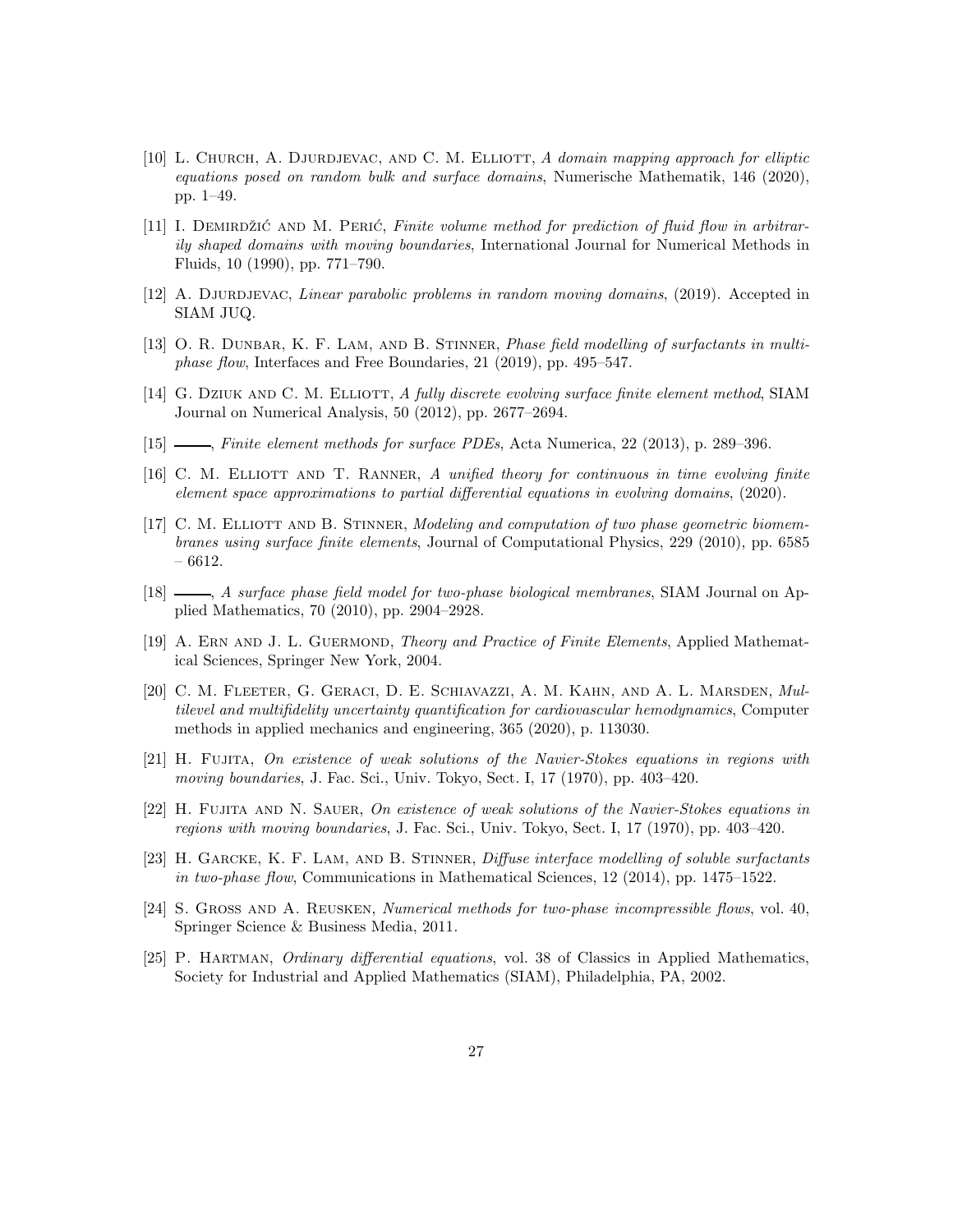- <span id="page-27-5"></span><span id="page-27-0"></span>[26] P. Heinrich, Nonlinear water waves generated by submarine and aerial landslides, Journal of Waterway, Port, Coastal, and Ocean Engineering, 118 (1992), pp. 249–266.
- <span id="page-27-10"></span>[27] A. Inoue and M. Wakimoto, On existence of solutions of the Navier-Stokes equation in a time dependent domain, J. Fac. Sci. Univ. Tokyo, Sect. IA, 24 (1977), pp. 303–319.
- [28] T. Jankuhn, M. A. Olshanskii, and A. Reusken, Incompressible fluid problems on embedded surfaces: Modeling and variational formulations, Interfaces and Free Boundaries, 20 (2018), pp. 353–378.
- <span id="page-27-8"></span>[29] H. KOBA, C. LIU, AND Y. GIGA, Energetic variational approaches for incompressible fluid systems on an evolving surface, Quarterly of Applied Mathematics, 75 (2017).
- <span id="page-27-1"></span>[30] J. Lee, M. E. Moghadam, E. Kung, H. Cao, T. Beebe, Y. Miller, B. L. Roman, C.- L. LIEN, N. C. CHI, A. L. MARSDEN, ET AL., Moving domain computational fluid dynamics to interface with an embryonic model of cardiac morphogenesis, PloS one, 8 (2013), p. e72924.
- <span id="page-27-2"></span>[31] J. LIU, W. YANG, I. S. LAN, AND A. L. MARSDEN, Fluid-structure interaction modeling of blood flow in the pulmonary arteries using the unified continuum and variational multiscale formulation, Mechanics Research Communications, 107 (2020), p. 103556.
- <span id="page-27-14"></span>[32] C. LUBICH, D. MANSOUR, AND C. VENKATARAMAN, Backward difference time discretization of parabolic differential equations on evolving surfaces, IMA Journal of Numerical Analysis, 33 (2013), pp. 1365–1385.
- <span id="page-27-9"></span>[33] T.-H. Miura, On singular limit equations for incompressible fluids in moving thin domains, Quarterly of Applied Mathematics, 76 (2018), pp. 215–251.
- <span id="page-27-4"></span>[34] T. MIYAKAWA AND Y. TERAMOTO, *Existence and periodicity of weak solutions of the Navier-*Stokes equations in a time dependent domain, Hiroshima Mathematical Journal, 12 (1982), pp. 513–528.
- <span id="page-27-7"></span>[35]  $\_\_\_\_\_\$  Existence and periodicity of weak solutions of the Navier-Stokes equations in a time dependent domain, Hiroshima Mathematical Journal, 12 (1982), pp. 513–528.
- <span id="page-27-13"></span>[36] S. Monniaux, Various boundary conditions for Navier-Stokes equations in bounded Lipschitz domains, Discrete & Continuous Dynamical Systems - S, 6 (2013), p. 1355.
- <span id="page-27-6"></span>[37] M. MOUBACHIR AND J.-P. ZOLESIO, Moving shape analysis and control: applications to fluid structure interactions, CRC Press, 2006.
- <span id="page-27-12"></span>[38] M. A. Olshanskii, A. Quaini, A. Reusken, and V. Yushutin, A finite element method for the surface Stokes problem, SIAM Journal on Scientific Computing, 40 (2018), pp. A2492– A2518.
- <span id="page-27-3"></span>[39] A. QUARTERONI, A. MANZONI, C. VERGARA, ET AL., *Mathematical modelling of the human* cardiovascular system: data, numerical approximation, clinical applications, vol. 33, Cambridge University Press, 2019.
- <span id="page-27-11"></span>[40] A. Reusken, Stream function formulation of surface Stokes equations, IMA Journal of Numerical Analysis, 40 (2020), pp. 109–139.